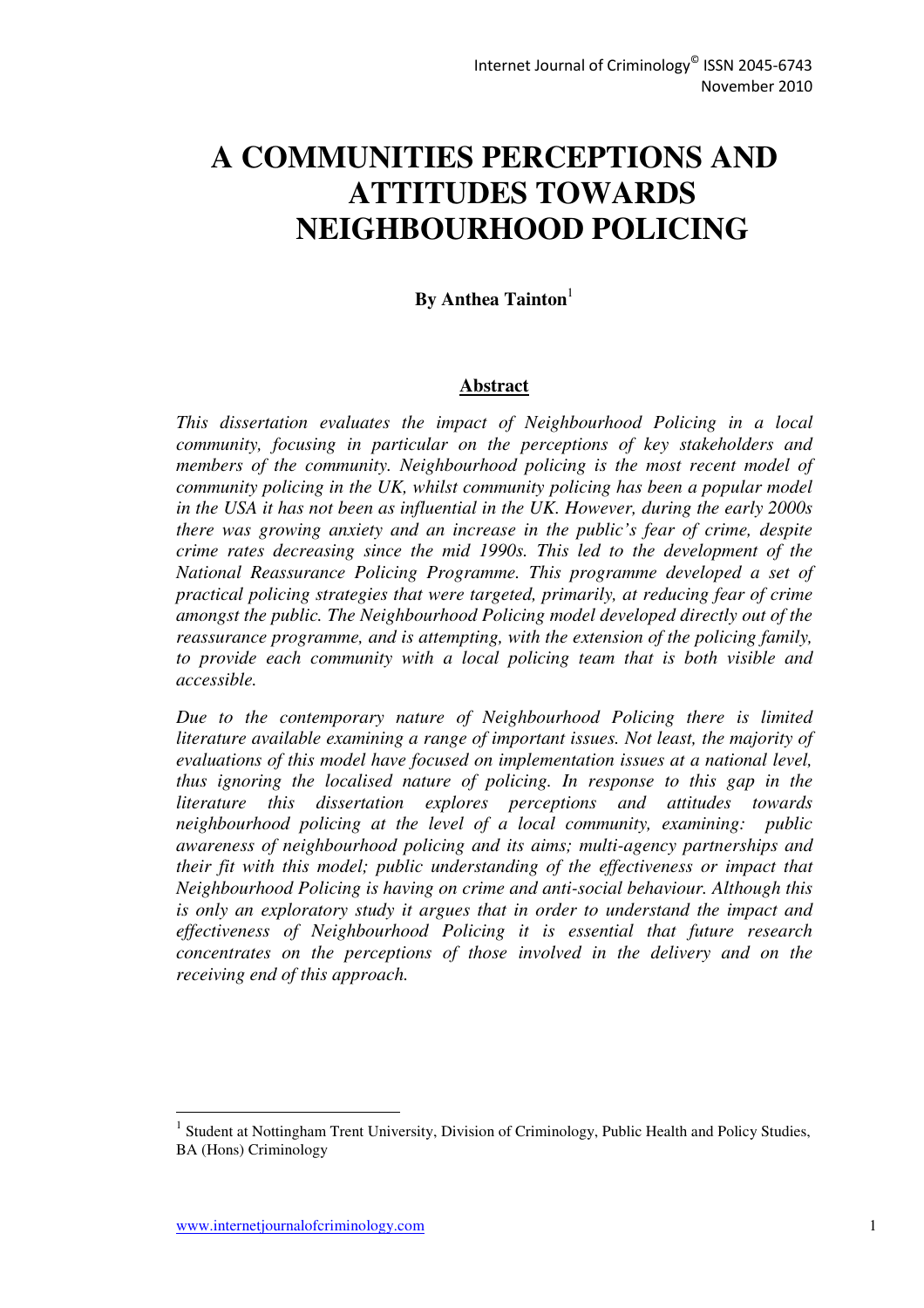### **Key Abbreviations**

- **ASB = Anti-Social Behaviour**
- **BCS = British Crime Survey**
- **BCU = Basic Command Unit**
- **CAPS = Chicago Alternative Policing Strategy**
- **CDA = Crime and Disorder Act**
- **CP = Community Policing**
- **CPO = Community Protection Officer**
- **MEH Middletown Eastshire Housing**
- **NAT = Neighbourhood Action Officer**
- **NIM = National Intelligence Model**
- **NPP = Neighbourhood Policing Programme**
- **NP = Neighbourhood Policing**
- **NPT = Neighbourhood Policing Team**
- **NRPP = National Reassurance Policing Programme**
- **PC = Police Constable**
- **PCSO = Police Community Support Officer**
- **PFA = Police Force Area**
- **POP = Problem Oriented Policing**
- **SCP = Signals Crime Perspective**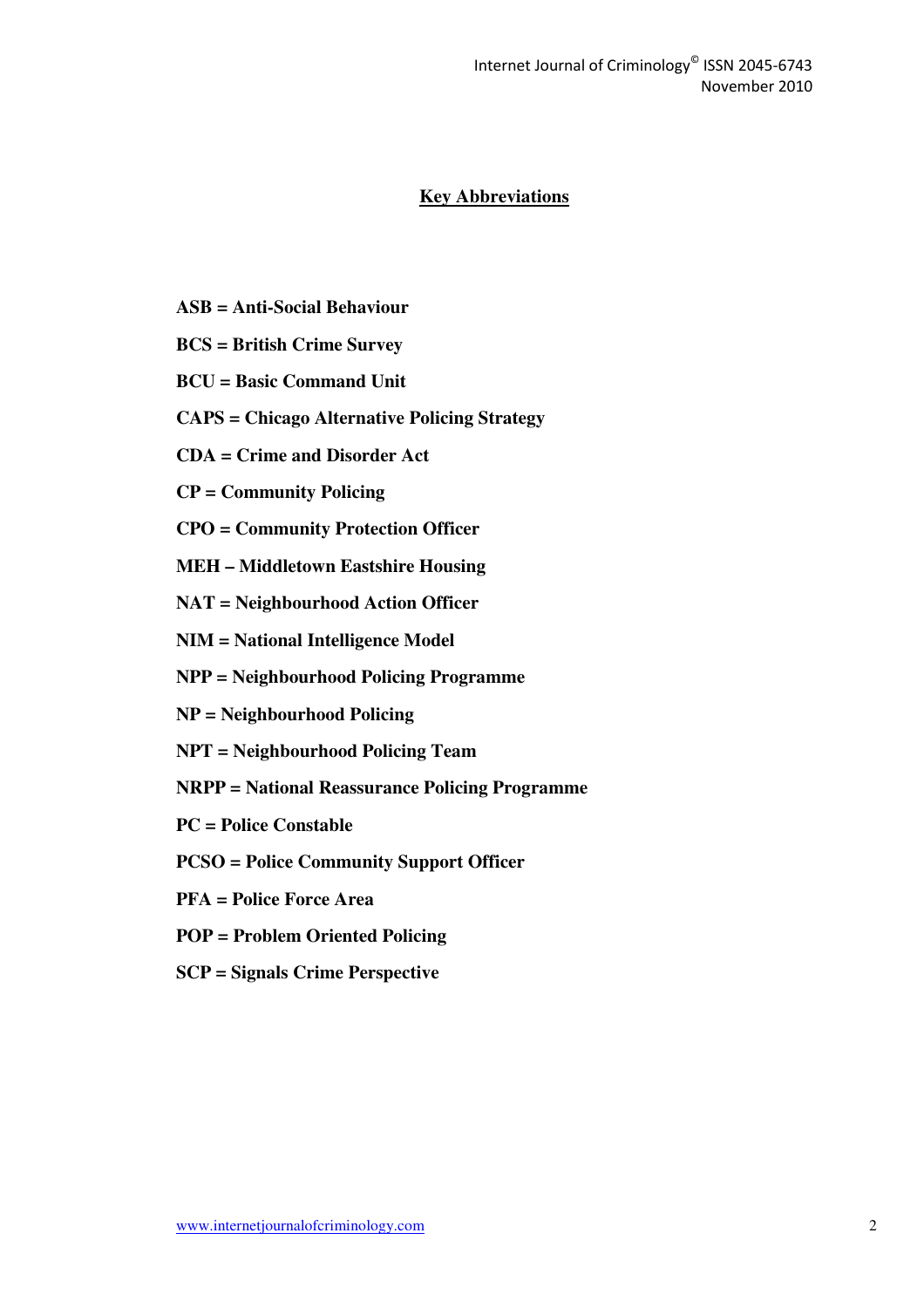### **Chapter One**

# **Introduction**

#### Aims and Objectives

Contemporary policing in the UK recently returned to a more traditional style more commonly associated with a CP model. Crime levels in the UK have been falling consistently since 1995 but the public have failed to acknowledge this decrease and instead their fear of crime has increased. NP evolved from the NRPP and has aimed to reduce the gap between the increase in the public's fear of crime and the actual decrease of crime. Over the last decade policing has experienced significant changes, including the expansion of the policing family. The NRPP utilised the extension of the policing family and began to improve the public's confidence in the police and the NPP aimed to continue this improvement. The NPP is still in its infancy and initial evaluations have begun to explore if fear of crime is continuing to decrease. Due to this infancy many of the evaluations are mainly concerned with implementation issues. This research is aiming to explore the NPP impact in more detail by examining the attitudes and perceptions towards this latest style of community policing within a single, local community.

The main research aims and objectives are realised by using primary research. The primary research method, a semi-structured interview, was designed to gather the attitudes and perception of the community.. The interviewees highlight a range of perspectives from the community including residents, the NPT and local authority employees who regularly work in the area. This variety of perspectives and attitudes provided the research with a rounded view of how NP operates in a community.

### Justification for Research

The current literature on NP consists mainly of Home Office funded evaluations and arguably such research is biased to support political agendas. This research therefore will be more independent than the Home Office evaluations.

None of the previous evaluations have addressed the issue of multi agency partnerships working with NPT and how they co-operate and if this has had any impact upon public perceptions about NP. Thus an important aim of this research is to assess the impact of multi agency partnerships on NP.

The whole issue of examining NP on a smaller scale is important. A national evaluation does not have the time and resources to look at every individual NPT in depth. NP operates at a local level and policing priorities in communities are decided by the public. It is the local communities that have the daily contact with the police so it is essential that any evaluations that are undertaken focus on getting rich and valid data from all perspectives. Perceptions and attitudes can be difficult to gather by quantitative research methods. This research therefore would begin to bridge the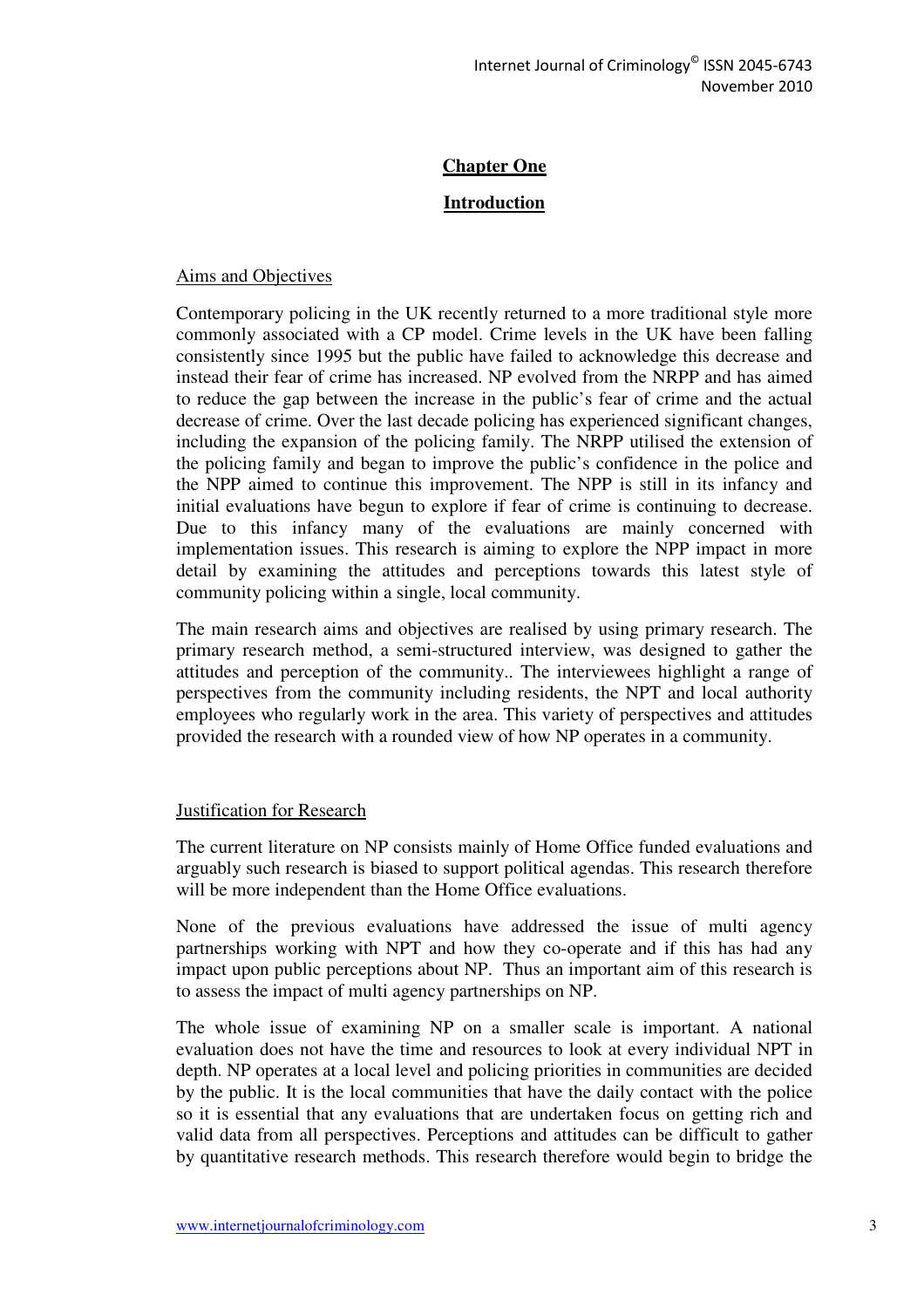gap in the literature by providing some qualitative data on what the communities perceptions are on the latest model of policing.

#### Dissertation structure

The dissertation is divided into four main chapters followed by a conclusion, references and appendices.

The Literature Review is the first main chapter, which begins with a brief history of CP and how it developed and evolved, especially in the US where it has been a dominant model of policing. The majority of the research on CP has been conducted in the US. The literature goes on to discuss the importance of multi-agency partnerships. Key legislation in the late 1990s placed statutory requirements upon the police to work with other agencies. The development of the NRPP and SCP is then discussed in relation to why it was introduced and how it then impacted and evolved into the current NPP. All of these themes are re-discussed later in the evaluation chapter when they are compared to the findings of the primary research.

The methodology is the next chapter. This section states the methodological practices that the researcher undertook during the research. The research methods used are discussed in relation to their advantages and disadvantages. The research justifications are explored as well as how the research could have been improved with the use of different research methods.

The findings chapter, explores the findings of the primary research. The interviews that were conducted are discussed at length with regard to reoccurring themes that emerged from the interviewees. Some of these themes are similar to those that emerged from the literature review.

Finally, the evaluation chapter discusses the findings in comparison to the previous literature. The primary research found some emerging trends across all the responses of the interviewees. This was then explored in relation to previous research. The evaluation chapter provides the dissertation with an analytical perspective.

The final part of the dissertation is summed up in the concluding chapter. This section highlights the key findings of the primary research and makes recommendations on how NP could be improved in the future. Further research is also discussed in this section. If the researcher was to have more time research could be improved and extended by exploring more NPT's across the country and conducting further interviews with more members of the public.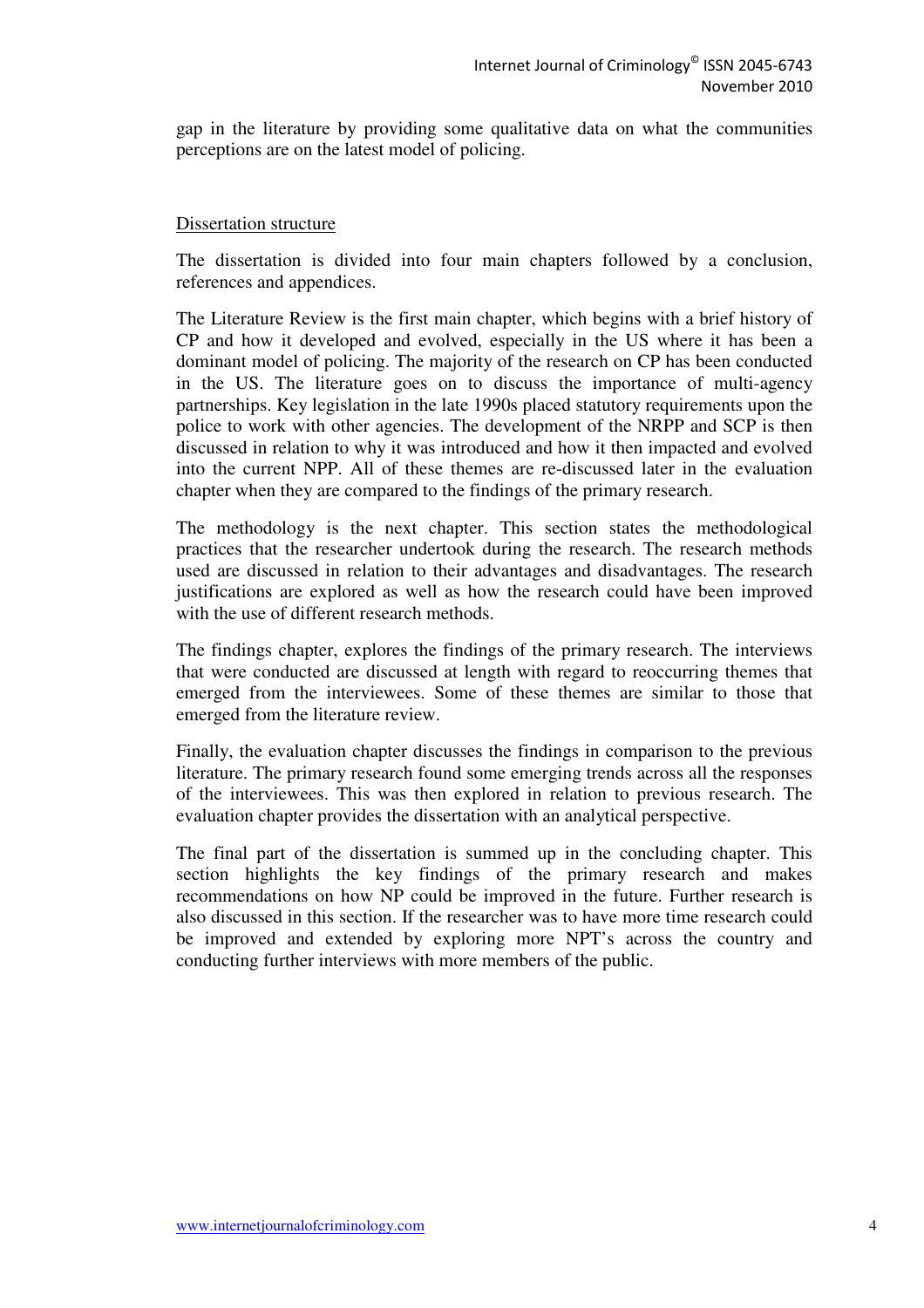# **Chapter 2**

# **Literature Review**

#### Introduction

This section reviews the existing literature on a contemporary model of policing in England and Wales called Neighbourhood Policing (NP). The first part focuses on the origins of NP in the context of Community Policing (CP), first developed in the 1970s: the former having many similarities and shared aims with the latter. The review then explores how the 'Signal Crimes Perspective' developed by Innes (2004a) led to the development of the National Reassurance Policing Programme (NRPP), which aimed to address public perceptions that crime rates were increasing throughout the 1990s despite crime statistics revealing a reduction (Innes 2004b; Crawford 2007). It was via the NRPP that the Neighbourhood Policing Programme (NPP) directly developed and the differences and similarities between these two programmes are discussed. Then the early evaluations of the NPP will be explored to see if there is any evidence of NP having a positive impact in communities that initially implemented it.

### Community Policing

Alderson (1979) and Skogan (2006) are key contributors to the CP literature and their work, in a sense, anticipates the emergence of NP. CP in the UK emerged in the late 1970s. A former Chief Constable of Devon and Cornwall Police, John Alderson, argued that society was changing and that policing styles had to reflect this. Society was becoming 'free, permissive and participatory' and authoritarian policing styles were no longer appropriate (Alderson, 1979: 199). His vision for the future of policing consisted of key aims that are still relevant in contemporary CP styles such as NP. Some of these early aims were to create trust in communities, to uphold and protect human rights, to dispel criminogenic social conditions through cooperative action, to strengthen security and feelings of security and to involve other agencies in policing where needed. This last point was an important early recognition that the police, in order to solve, prevent and detect crimes, needed to work together with other key agencies. Alderson's suggestions placed emphasis on a more pro-active style of policing that works with the public in their communities.

Community policing received less support in the UK compared with the USA where it has been more popular and widely used. Writers have argued that it is an ambiguous term and has been used in such a general way it has become meaningless (Bayley 1994, Tilley 2008). Some of the ambiguity comes from the problematic definition of what CP actually is. There are various definitions in the literature, including Alderson's, but one of the key pieces of work, although published in the USA, which has been extremely influential for CP is Skogan's (2006) research into CAPS. The CAPS project influenced the development of the NRPP in the early 2000s.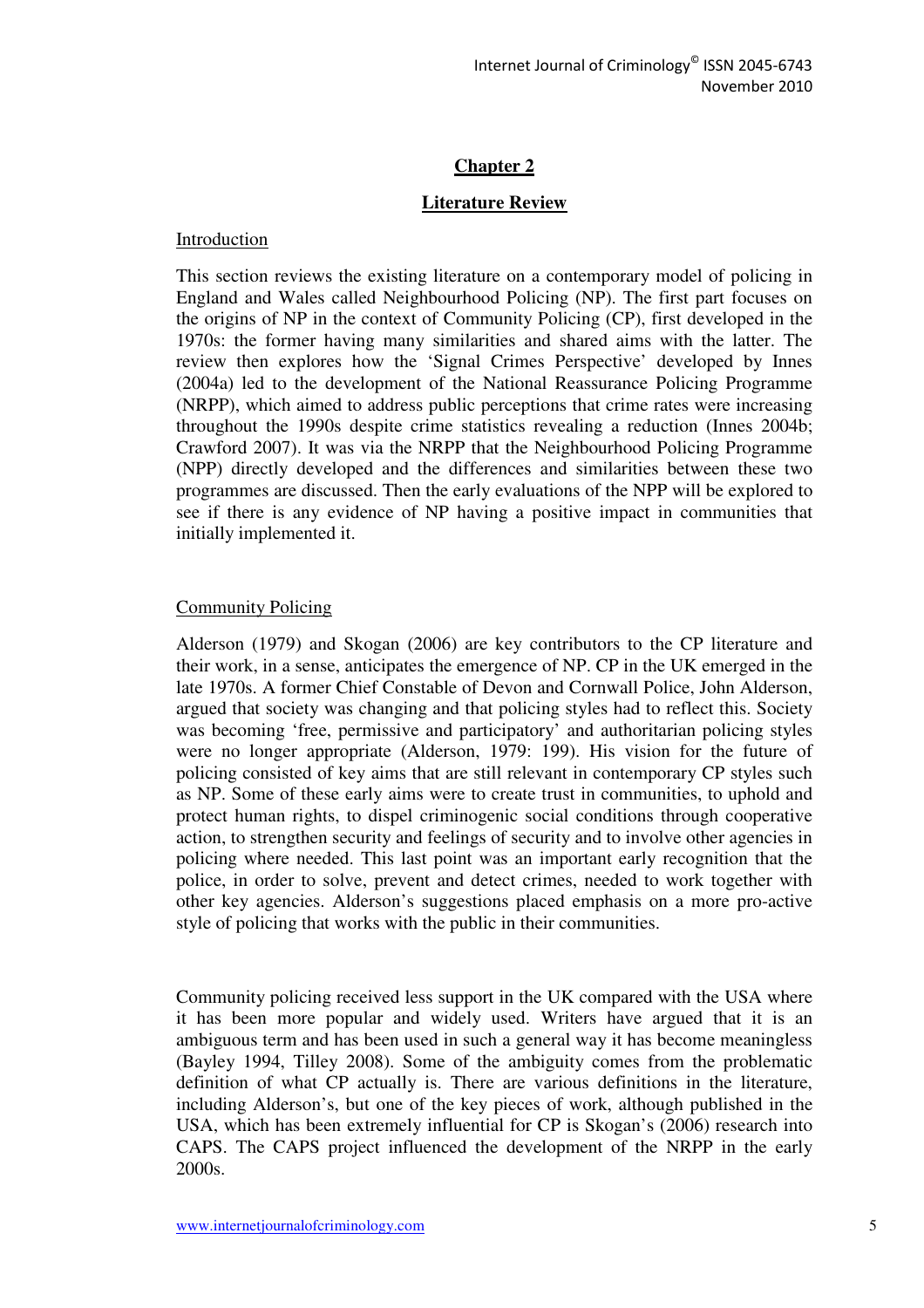Although Skogan does not define CP specifically, he argues:

Community policing is not a set of specific projects; rather, it involves changing decision-making processes and creating new cultures within police departments. It is an organisational strategy that leaves setting priorities and the means of achieving them largely to residents and the police who serve in their neighbourhoods. Community policing is a process rather than a product (Skogan, 2006: 5).

Skogan, like Alderson, also clearly emphasises the importance of partnership working in CP. He suggests that community engagement is an important part of police work, by developing partnerships with community groups; this enables the police to build relationships with the community. From these relationships the police are able to gather information that allows them to use a problem solving approach when tackling issues in the community. This is another area that Skogan believes relies upon the police being able to work with other agencies in order to be successful. Many of the problematic issues are associated with the way an area looks, for example graffiti and vandalism, so the police would have to work with other partners for these issues to be tackled. These disorders are the 'signal crimes' that Innes (2006a) identified as having an impact on public perceptions about criminogenic risk and will be further explored later in the chapter.

The literature on CP discusses many advantages that it can bring to communities and policing if it is implemented properly but the whole organisation change that is required for that is rare and difficult to achieve (Mackenzie and Henry, 2009). The main successes of CP are the public's increased satisfaction with the police, and where implemented CP has improved police-public relations. The CAPS data also shows an increase in public confidence across all ethnic groups (Skogan, 2006), an important issue for police to recognise when they are policing ethnically diverse communities. The fear of crime is another important aspect of policing that CP should have an impact on but the evidence suggests otherwise. Tuffin et al (2006) found that there was only a slight decrease in fear of crime but the CAPS evaluation found that fear of crime fell from 41% in 1993 to 26% in 2003 (Skogan, 2006). Further research does suggest that where the public perceive high levels of policecommunity cooperation they perceive lower levels of crime and disorder and feel safer than other citizens that do not perceive a good relationship (Reisig and Parks, 2004).

The similarities between NPP and CP would lead some writers to suggest that NRPP and NPP are just CP repackaged (Millie and Herrington, 2004). The reviews below of NRPP and NPP assess if the programmes have offered something different mainly because of the importance and the introduction of partnership working in the Crime and Disorder Act 1998 which made partnership working with the police and other agencies a statutory requirement.

# Multi-agency partnerships

Although not formally introduced until the 1998 Crime and Disorder Act the emphasis on the police working with other agencies was suggested by some key people many years before. Alderson (1979), as discussed earlier, was one of the first to suggest that communities needed the input of other agencies. After the Brixton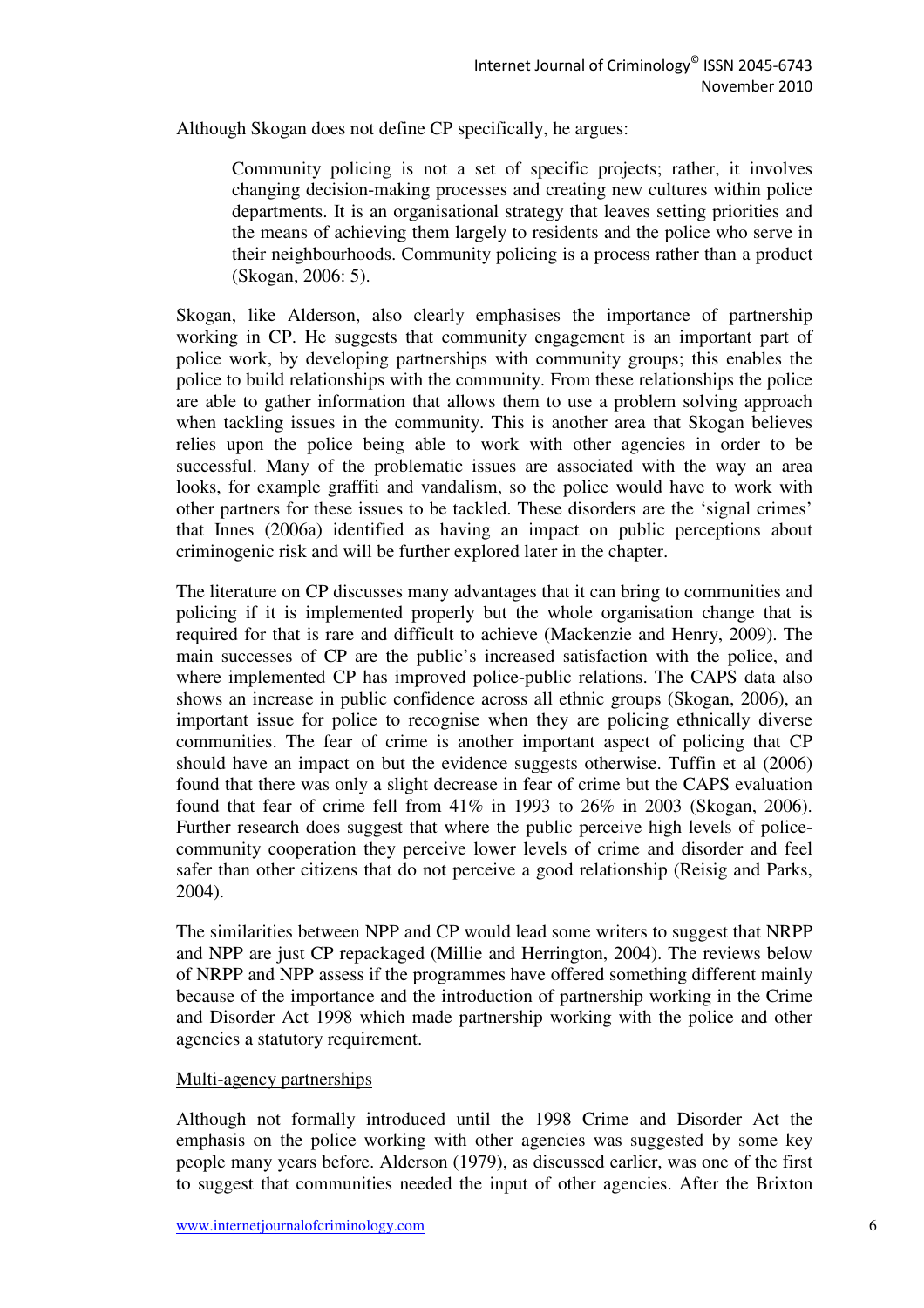Riots of 1981 Lord Scarman headed a public review. The Scarman Report (1981) was released later in the year, which criticised police for their heavy handed approach to the 'Operation Swamp 81' in the community of Brixton. Scarman continued that the police's core duties should be 'the prevention of crime, the protection of life and property and the preservation of tranquillity' and in the event of any conflict in communities the police should prioritise ensuring the maintenance of public peace above crime fighting (*ibid*: 4.55). Scarman concluded that the police's lack of consultation with the community was an 'error of judgement' (*ibid*). This was an early recognition that the relationship between the police and the community they serve is an important one and should not be underestimated otherwise it may have serious implications.

The Morgan Report (Standing Conference on Crime Prevention, 1991) that considered who should take lead responsibility for crime prevention was a key document with important recommendations for the future of multi-agency approaches to policing communities. The report concluded that: 'at present crime prevention is a peripheral concern for all of the agencies involved and a truly core activity for none of them' (*ibid:* 3.15). The report contained 19 major recommendations including: that multi-agency crime prevention should be developed and coordinated by the local authority and that the police and other agencies information systems should be compatible in order to make exchanging data simpler. The report concluded that there were six core elements that are crucial to multi-agency crime reduction work; structure, leadership, information, identity, durability and resources. The report also suggested the term 'community safety' was preferred over 'crime prevention' as this suggested that the police were not the sole agency to be responsible for crime prevention and it could encourage other sections of the community to become involved in fighting crime.

Prior to the 1997 General Election the Labour party was committed to implementing the key recommendations of the Morgan Report if elected and after forming a new government in May 1997 New Labour released details of their plans via the document, *Getting to Grips with Crime* (Home Office, 1997). The document recognised the importance of the Morgan report and claimed that most of the key findings had been taken on board by partnerships across the country it then suggested that it should not be up to local authorities to take the lead role but joint responsibility should be taken alongside other partnership agencies.

In the following year the Crime and Disorder Act (1998) was introduced. This act was important for future partnership workings as it placed a statutory duty on chief police officers and local authorities, in cooperation with probation committees and health authorities to formulate and implement a strategy for the reduction of crime and disorder in local areas. Since the act was introduced early evaluations by the Home Office (Phillips, 2002) suggested that some difficulties were being experienced regarding leadership and accountability but there was also evidence of promising practice among partnerships. A later Home Office (2006a) review of the CDA exposed several ongoing problems within partnerships, including the relative lack of strategic direction, accountability, information sharing and public consultation. The Police and Justice Act (2006) incorporated some changes that would aim to address these issues. The major changes included more power to share information amongst statutory agencies, and clearer guidelines for community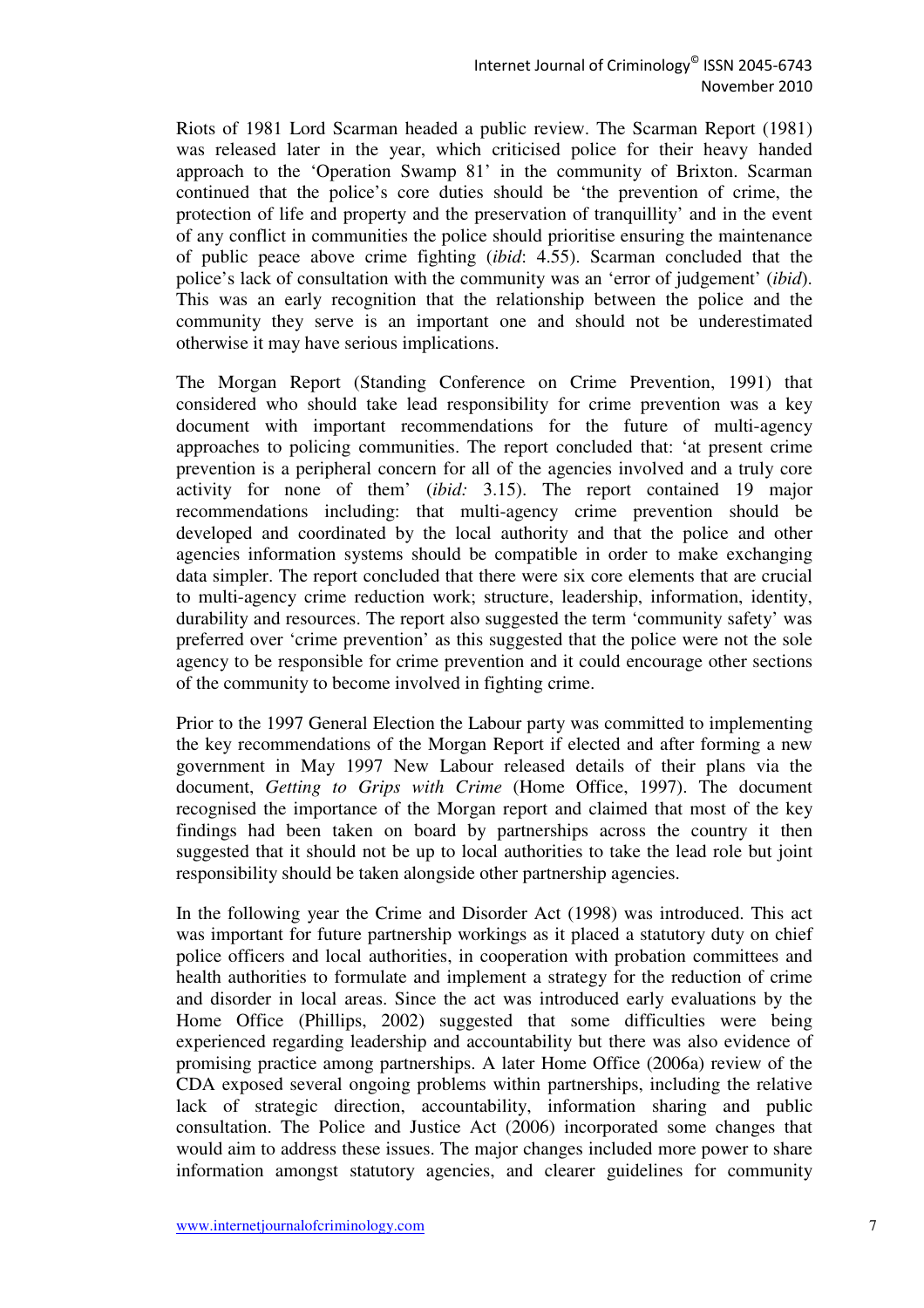consultation. All of these Acts and reviews are important for NP, which relies heavily on partners to work efficiently within communities. It continuously builds and strengthens the relationships between agencies and assists them in tackling crime and anti social behaviour together. The input of the public into this process is also important to NP. The CDA placed specific emphasis on community consultation requiring the police and local authorities to cooperate with the public as well as encouraging them to access hard to reach groups such as ethnic minorities. This type of consultation means the public are at the heart of policing and policing priorities which is a key aim of NP.

### **Signal Crimes Perspective and Reassurance Policing**

The Signal Crimes Perspective (SCP) was developed by Martin Innes, in the early 2000s, to suggest that specific crimes and disorders have a greater impact on public feelings of safety than others. This perspective was developed alongside but separately to the NRPP. The SCP provided a new way of seeing how the public interpret crime and disorder and how this affects their feelings of risk and security.

Innes (2004a) developed the SCP from the literature on fear of crime and the limitations that arose from the 'Broken Windows' theory as well as Sloviks' (1992, cited in Millie and Herrington 2004) work on risk perception which identifies different risks as having different 'signal' values. Innes explored the relationship between experiences of crime and disorder and perceptions of criminogenic risk, how the public interpret and define these threats to their security. SCP suggests that some crime and disorders act as warning signals to people about their exposure to risk, the signals then cause people to change the way they feel, think and behave. The perspective covers a range of crimes and disorders but not everyone recognises the same signals or interprets them in the same way. A succession of weak signals in a community can lead to a strong signal and therefore a greater perception of risk by the public. Innes (*ibid*) also claims that the perspective allows for the police to develop 'control signals' that allow them to neutralise signal crimes and disorders.

Reassurance Policing was born out of a lack of confidence in the police by the public despite the decrease in crime rates and the SCP was an important development in regard to this problem. SCs have a disproportionate negative impact on public perceptions of crime so it is therefore crucial for the police to listen to the public and then tackle the SCs that they believe to be important. This was to be a key part of RP. One of the main aims of the programme was to increase high visibility patrols by police officers because whilst police patrols may have little impact on crime rates they can increase public confidence in the police and reduce fear of crime (Kelling *et al* 1974, cited in Innes, 2004a: 7). Bahn (1974, cited in Innes, 2004a: 8) suggests that a police presence is important in terms of reassuring people about their safety. This increase in visibility could assist the police in engaging with the public so SCs could be identified. This would therefore see the public determine police priorities and therefore resources could be targeted at these SCs, which would have an impact in making communities and neighbourhoods more secure by the police and local partners developing solutions together to tackle them. This identification of SC that are identified by the public and therefore fed into local policing priorities can be seen in the NRPP and current NPP.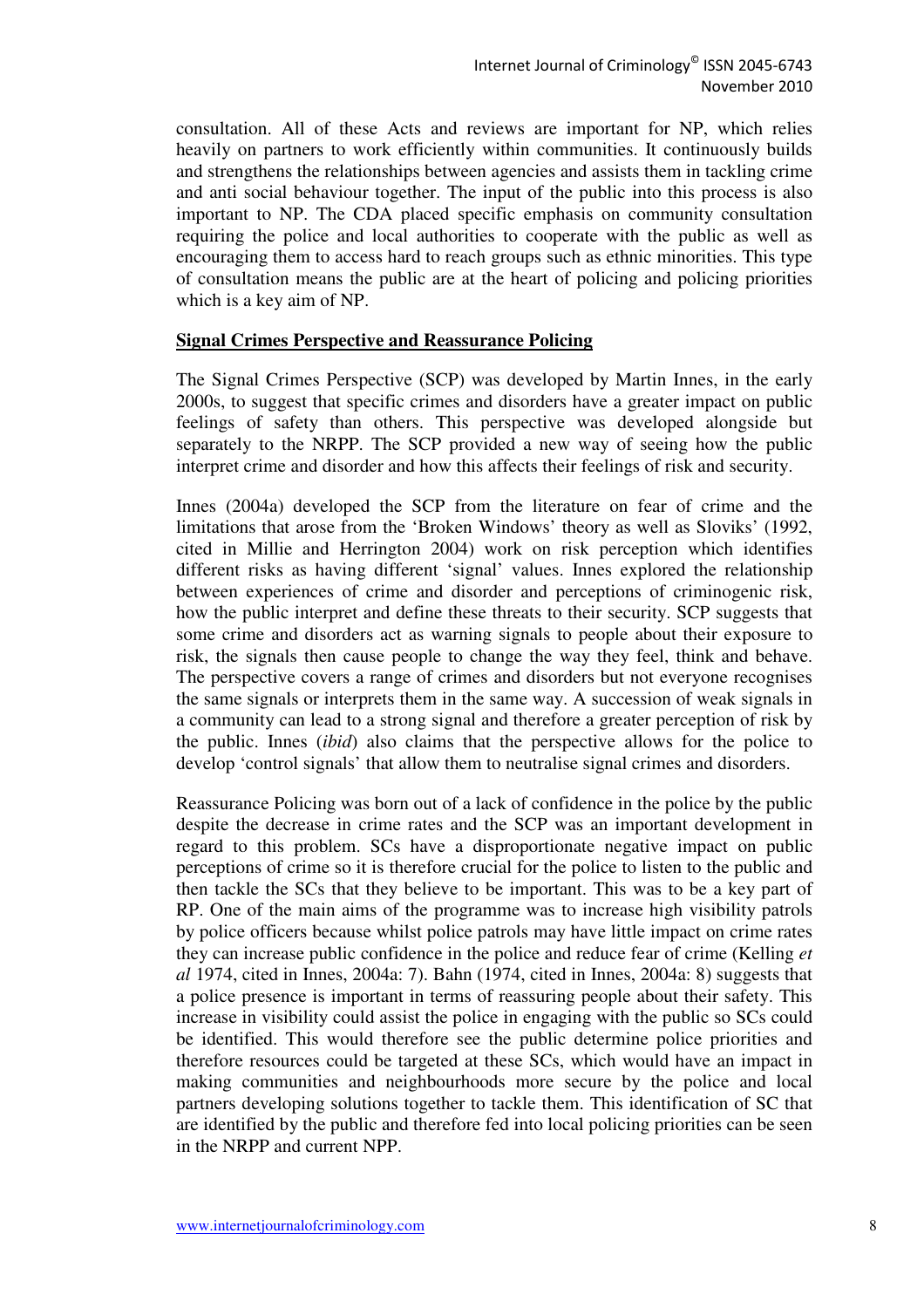RP was first introduced in 2003. It was piloted in 16 ward level sites in eight police forces in England. As mentioned previously the main focus of the programme was to improve public confidence in the police, reduce fear of crime amongst the public, to reassure them that crime was actually decreasing and to further reduce the crime and anti-social behaviour levels. The British Crime Survey (BCS) had been consistently showing falls in crime since 1995 however in 2002/03 (Nicholas and Walker, 2003 cited in Tuffin et al 2006: 2) two-thirds of respondents still believed that, compared to two years before, crime rates had risen. This new vision of policing contained three key elements: the presence of visible, accessible and locally known authority figures in neighbourhoods including police officers and PCSOs; community involvement in the process of identifying priorities and tackling them; and targeted police activity and problem solving to tackle crime and disorders that matter the most in neighbourhoods.

The evaluation of the NRPP, alongside the aims and objectives, was designed to measure crime reduction although that was not the primary aim of the programme. The results (Tuffin et al, 2006) achieved over a 12 month period were consistent positive changes in the key outcomes such as crime reduction, perceptions of antisocial behaviour, and feelings of safety after dark and public confidence in the police. The research suggested that where public priorities are targeted by the police this can have a positive impact on crime and public perceptions.

Millie and Herrington (2004) also conducted research into the impact of the NRPP using focus groups and interviews to speak to key stakeholders involved in the programme. Their work also tried to explore what was different about this NRPP compared to other forms of previous CP. Millie and Herrington (*ibid*) suggest that NRPP has evolved from previous CP models because of the introduction of new initiatives such as the extension of the policing family which includes the use of PCSOs in communities. Millie and Herrington's research (*ibid*) discovered that the police officers welcomed visible policing and getting out into the community although they recognised there was more to it than just 'showing their faces'. The consultation of the community, like the SCP suggested, was also welcomed but officers claimed that in some areas this may be 'easier said than done' because some communities did not have positive relationships with the police after previous failures by the police to listen. Whilst police officers were enthusiastic, the research also identified problems. Firstly, due to scarce resources officers were often pulled out of the community to do other work, such as response. A further criticism was the quick turn over of staff for RP to work it needs a consistent police presence so the public could build up trusting relationships with them. This issue was addressed when the NRPP evolved into NP. The conclusion of the research discovered that the NRPP had the potential to meet many of its aims with the SCP running through the heart of it, this allows the public to have direct input into and a key role in defining policing priorities, which can lead to many of the programme objectives being met. Millie and Herrington (*ibid*) argue that for the programme to be taken seriously it needs the commitment of all police and not just those directly involved in the programme.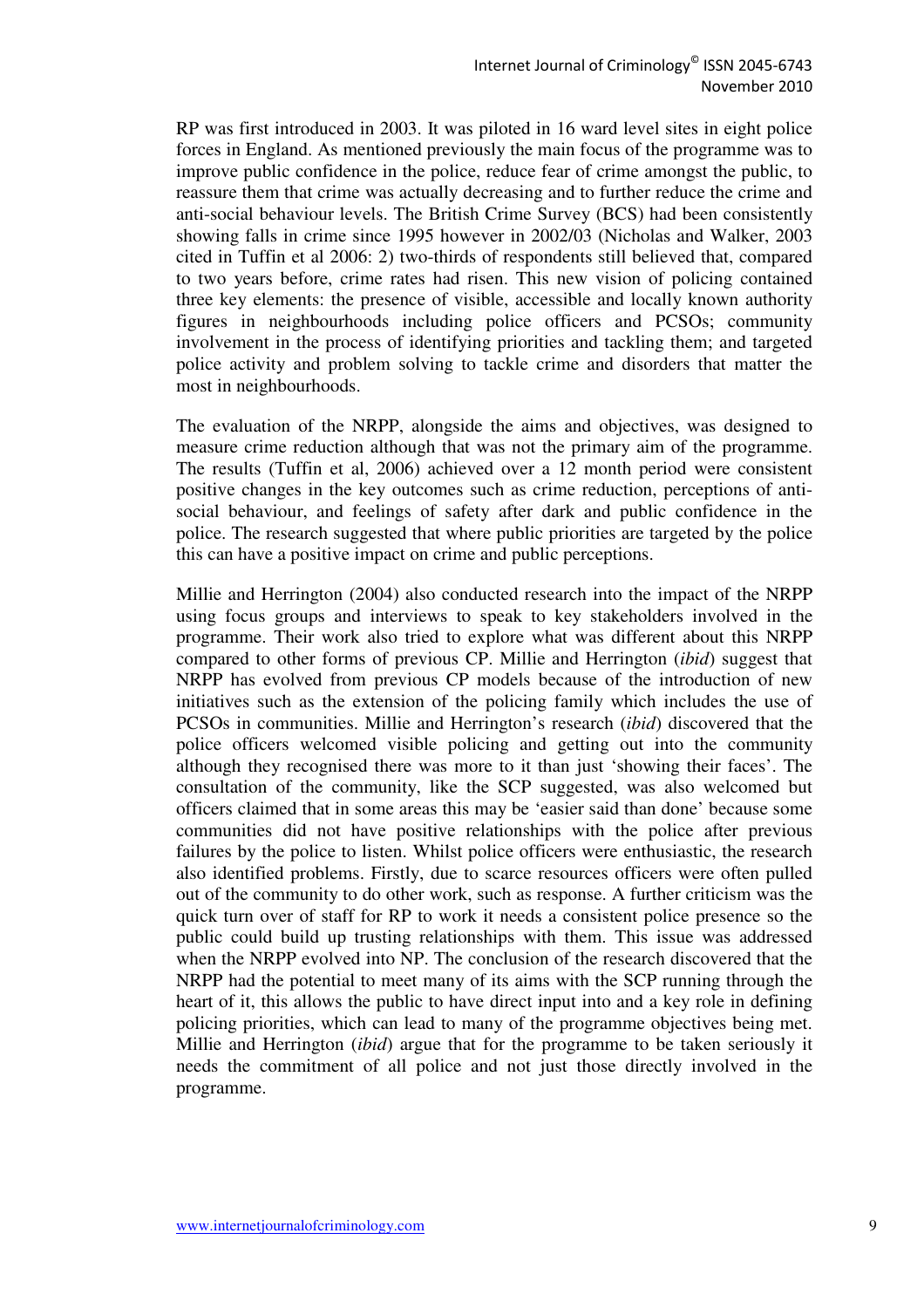# **Neighbourhood Policing**

During the NRPP development the Government set out plans for NP in the Home Office Strategic Plan 2004-2008 closely followed by the publication of the Police Reform White Paper, *Building Communities, Beating Crime.* The White Paper set out how NP was going to be different from previous versions of CP. The aim of the NPP was to not only reassure the public but to reduce crime levels through a problem solving approach. The National Intelligence Model (NIM) is an intelligence led business style of policing used to gather and manage information. The models aim is to use intelligence effectively to identify priorities and the allocation of resources. The NIM would therefore provide a structure for the police service, which assisted forces with targeting and analysis alongside the NPP. The NIM works effectively with Problem Oriented Policing (POP) styles as both complement each other and although a business model it allows police forces to work together with a common understanding and greatly assists a problem-solving approach. The NIM was designed with law enforcement in mind but actually provides a platform for partnerships to share information, identify problems, process information and to analyse intelligence. The NIM therefore has the potential to allow problem solving policing approaches to operate and evolve. This is important to NP that is based around problem solving.

The White Paper's vision for NP was similar to the NRPP but it also made a note of other research and evaluations regarding implementation failures. The main aims of NP are to provide people who live or work in a neighbourhood with:

- Access to local policing services via a named point of contact.
- Influence over policing priorities in their neighbourhood.
- Interventions including joint action with public and partners.
- Answers sustainable solutions and feedback.

The NP pilot schemes were rolled out across England and Wales with the aim of each neighbourhood having their own dedicated NPT by April 2008. Each team would be made up of uniformed police officers, PCSOs and CPOs, who are employed by the local authority or housing association. The shape and size of a neighbourhood varies across rural and inner city areas so local forces and local authorities would decide what constitutes a neighbourhood but usually they are one or two wards of an area.

One of the early evaluations of NP was released in 2006 (Neighbourhood Policing: Progress Report 2006) showing it has the capacity to achieve dramatic improvements, the early statistics from the pilot areas revealed an improvement in public confidence with the police. Another evaluation by Quinton and Morris (2008) also showed promising success. The evaluation consisted of 4 previous studies including the NRPP evaluation and a follow up study, a Basic Command level evaluation and a national evaluation. With all the data available from all the above evaluations the results showed a significant positive impact on a wide range of outcome measures including public confidence, but perceptions are key to the success of NP. Quinton and Morris (2006) argue that it is easy for public confidence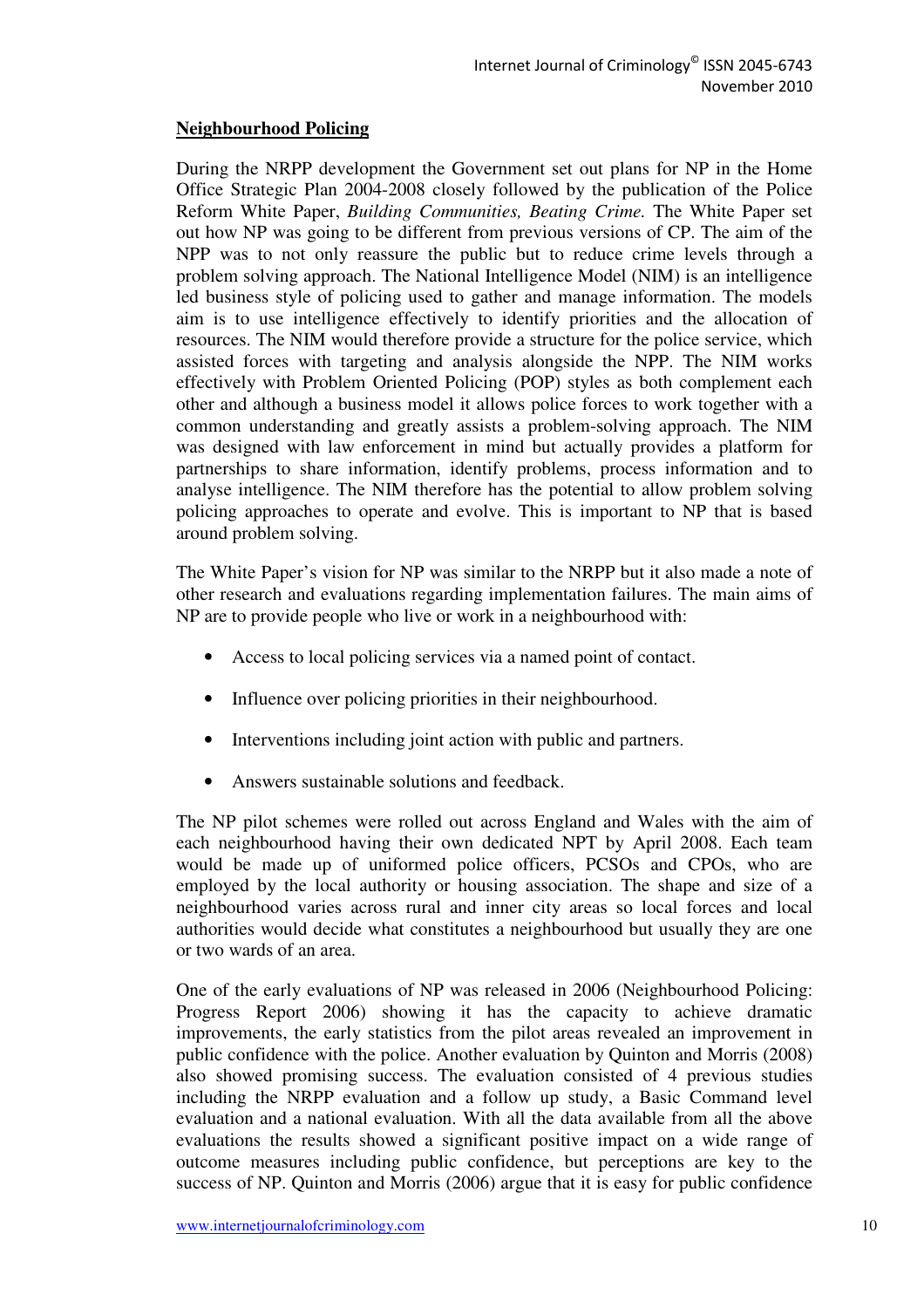to slide so NP should be aiming to maintain current confidence levels as well as attempting to improve them. The studies also reaffirmed the importance of the three delivery mechanisms; visibility, community engagement and problem-solving in delivering improvements in public perceptions and confidence.

The Government reiterated their commitment to NP by continuing with their reform of the way the police service will work in communities. The Home Office Green Paper (Home Office, 2008) introduced the Policing Pledge, a set of commitments that the public can expect from the police, that aims to increase levels of public confidence in the police as well as to give the public more responsibility in setting local police priorities. The Policing Pledge, it was hoped, would ensure each resident knew their local NPT and be able to contact them. The Green Paper signalled the beginning of the reduction of 'red tape' for the police so they could spend more time in the communities they serve.

Findings from the second year of the NPP (Home Office: 2009) focused on the impact of key outcomes at BCU level and PFA level. The findings identified some positive impact on outcomes at BCU level but no positive changes at PFA level which is an important difference as it is at PFA that changes are expected to have had an impact. The reasoning behind this no change at PFA level was that it was still early in the implementation stage being only the second year. It is also suggested that because NP is responsive to individual communities it is difficult to measure the impact by a national evaluation, maybe a more locally focussed qualitative approach would be better suited to measuring the impact of NP. This appears to show a gap in the literature, that there is limited qualitative research on NP most likely due to the time and resources required to do such research. By using another methodology different findings may emerge about the impact NP has had in communities. This will be explored in more detail in the analysis chapter that will discuss the various differences in data that has emerged from using a different research method.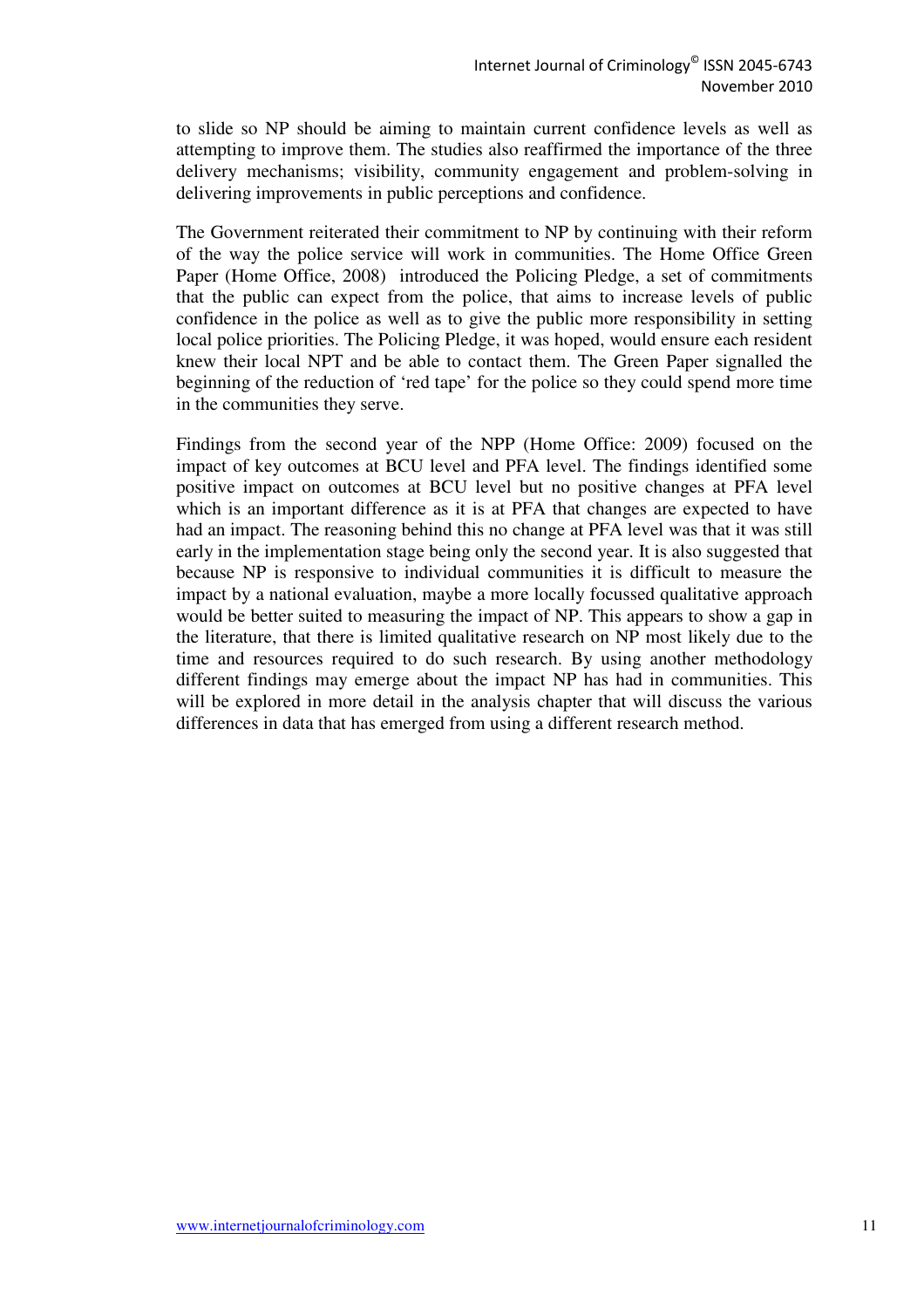# **Chapter 3**

# **Methodology**

#### Introduction

This dissertation is aiming to explore community perceptions and attitudes towards NP so in order to fulfil the research objective a primary research method was utilised. The primary research used was semi-structured interviews with various members of a local NP team as well as other members of the community including residents, local councillors and local authority employees. This methodology will outline all the advantages to using primary research and how it assisted in ensuring the research objective was meant. It will also explore some of the disadvantages, how another research method could have been used and what the implications for the research would have been. Ethical considerations and sampling issues will be discussed in this chapter too.

#### Primary Research

It was decided that primary research would be used for this dissertation as it allowed the researcher to explore perceptions and attitudes of a community as stated in the research aims and objectives and this can not be done by using secondary research or by a quantitative research method. A qualitative research method allows the researcher to gather data and attach social meaning to it (Jupp et al, 2007) this is particularly important when exploring perceptions and attitudes. Quantitative research methods do not allow for behaviours and meanings to be understood outside of the specific environments in which they operate (Bryman, 2004). This research therefore has used a qualitative research method, semi-structured interviews, to gather community perceptions and attitudes towards NP.

A major advantage of using primary research is the accuracy of the data produced. Whilst the quality of secondary data is checked it is not as accurate as using primary data where the researcher has control over what is collected therefore producing high quality data (Bryman, 2004). Another problem for the researcher if a secondary research method was used would be the difficulty with the data available as it may not answer the research question posed (Riedel, 2000). This would be problematic for this dissertation as NP is a recent model of policing and there is little qualitative data and literature available so using secondary research alone would not be able to answer the research question.

However, primary research does have some limitations despite all of its advantages. Henn et al (2006) argue that one of the major disadvantages is reliability. Qualitative research methods are often criticised for lacking structure and therefore no generalisations are able to be made from it especially if small samples are used. One of the major advantages of secondary research is the financial aspect and the time it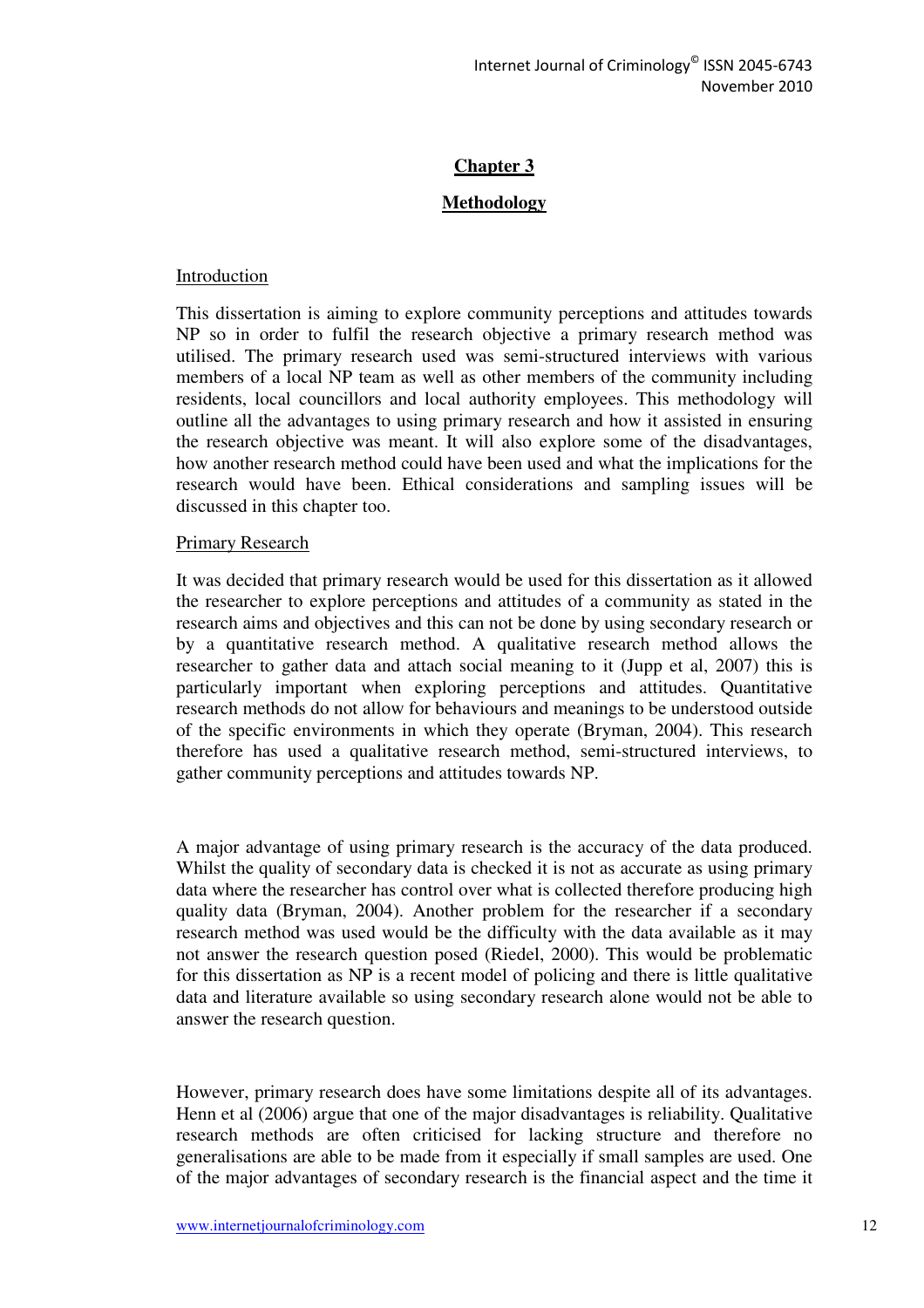saves a researcher if it is used. David and Sutton (2004) suggest this method is an attractive method for researchers as there is no data collection, coding or data entry to be undertaken.

### Semi-structured Interviews

As the research question would be exploring a variety of different people's perceptions from a community it was decided the use of interviews would be the most appropriate research method. Interviews were preferred to questionnaires as they do not allow the interviewer any flexibility (Noaks and Wincup, 2004). Interviews have the flexibility for the research to change, for ideas to develop and for particular issues that arise to be explored further by the interviewer (Henn et al, 2006).

A semi-structured interview was preferred as this method still allowed for a general framework to be present in the interview but also allowed the interviewer the flexibility to change the way questions were asked or the order they were asked in. This allowed probing from the researcher and allows the interviewee to respond in their own terms or ways which is significant and relevant (Jupp et al, 2007). The value of the semi-structured interview is that they allow the researcher to explore in depth some aspect of the respondent's feelings, motives meanings and attitudes (*ibid*). This is particularly important for this dissertations aims. An unstructured interview was not considered as this is often as Bryman (2004: 321) describes as 'very similar in character to a conversation'.

The semi-structured interview questions were designed with three different groups of interviewees in mind. The structure changed slightly depending which group the interviewee belonged to from either the NP team, residents who live in the community or local authority employees including local councillors (See Appendix 1). The structures of the interviews were designed to allow the interviewees the opportunity to give the researcher as wide a range of appropriate information as possible (Bryman, 2004). It was also important that the researcher did not design the interview structure with any pre-conceptions in mind (*ibid*). The relationship between the researcher and interviewee is an important aspect of conducting interviews. A good rapport is crucial for the interviewee to engage and answer questions thoroughly (Henn, 2006). This also allows the research to query the interviewee's response to ensure they have interpreted it correctly.

Interviews, however carefully planned and designed, do have limitations. Critics of the semi-structured interview suggest that the method is a subjective one that gives too much scope for the researcher to influence interviewee's response via their questioning style or body language (*ibid*). This is often referred to as an 'interviewer factor' (Sarantakos, 2006: 186) where issues such as gender, class and ethnicity have an impact upon the researchers influence on the interviewee therefore affecting any answers given during the interview (Bryman, 2004). Another issue that may affect an interview is that they are not anonymous. Other research methods may allow the respondent to answer in private and therefore they may be more willing and open when responding to sensitive issues (Sarantakos, 2005).

A way to address some of these issues would have been to use a different research method such as self-completion questionnaires. This would have eradicated any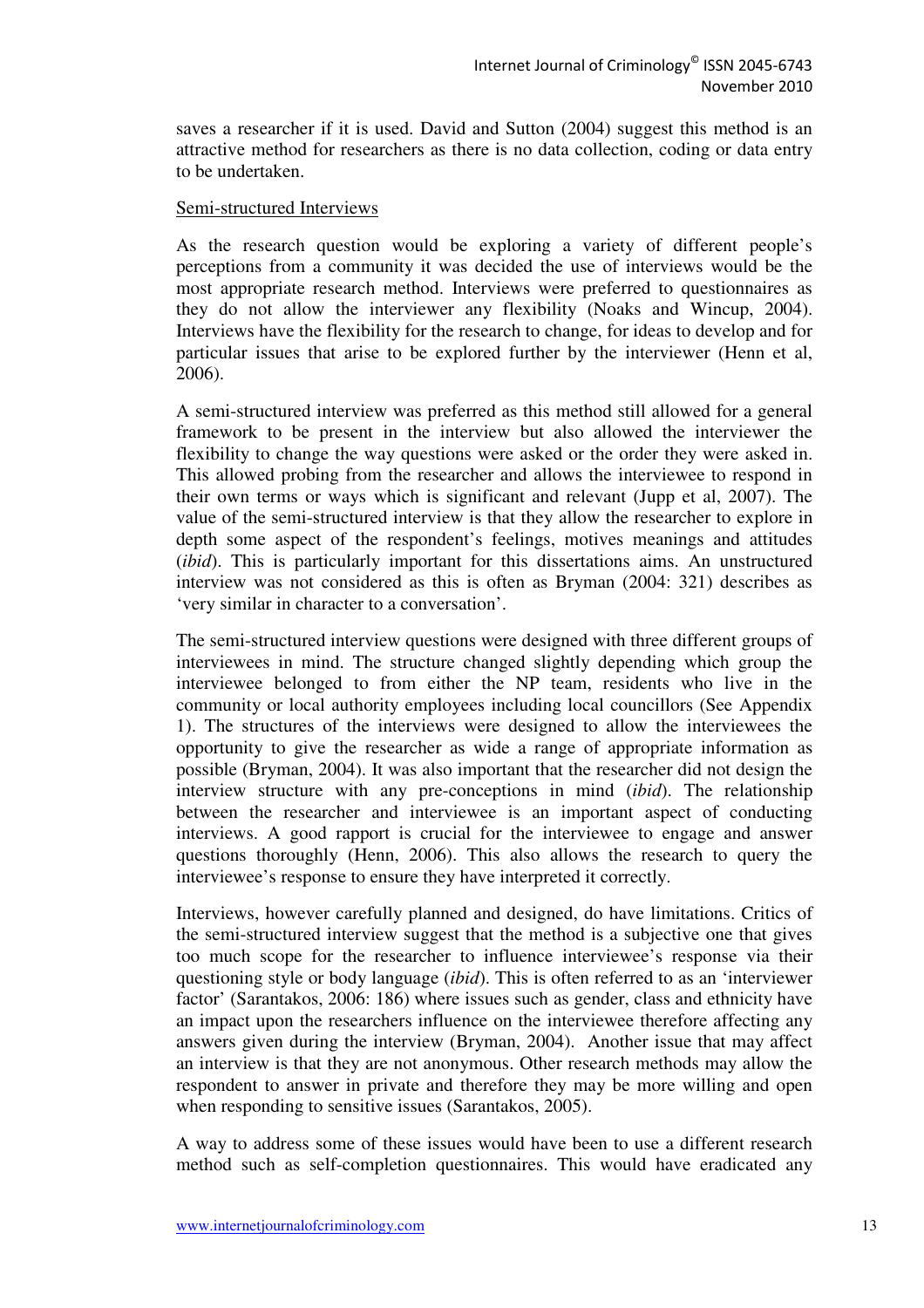interviewer bias and would have ensured anonymity. This method however may have been too structured for the research aim. Questionnaires are not the best way to gather meanings and feelings, they are impersonal and do not allow the researcher any flexibility. This is why for this research despite the limitations with interviews it was decided they were the most appropriate method of gathering the data to meet the research question.

#### Sampling

The sampling used for the interviews in this dissertation, due to the research objective, was both purposive and convenience sampling. Although Bryman (2004: 184) suggests that these types of sampling are held in 'low esteem' because the results from any research can not be generalised to the wider public. Qualitative researchers would argue that the interviewee's perceptions were not meant to be representative of the population but of only the community of which they reside.

In this instance convenience and purposive sampling for recruiting interviewees was the best method. The residents recruited to be interviewed were a convenience sample as they were easily accessible through personal contacts made by the researcher within the local community. The interviewees recruited from the local authority and the local policing team were purposively selected for a variation of perceptions and attitudes about how NP works especially from a multi-agency view point.

Communication was initiated by email and the interviews were arranged this way. Access to one member of the NP team was difficult to negotiate as they were unsure on the types of questions to be asked. As Punch (1993, cited in Henn 2006) states any research involving the police is difficult as it is a secretive and secluded part of the criminal justice system. This barrier was overcome after the interview schedule was emailed to the interviewee who was then reassured and happy to take part.

#### Ethical considerations

It is extremely important when conducting primary research that the researcher takes whatever steps are necessary to ensure ethics codes are not broken (Henn, 2006). In this research all interviewees were fully informed of the research aims by giving them a participant information sheet and consent form (See Appendix 2). The participant information sheet informed all interviewees of who the researcher was, what the research was aiming to explore and details of all their rights as a participant in the research. It was made clear that their participation was entirely voluntary and they had the right to withdraw at any point before the final submission date for dissertation and that no reason was needed. All participants were assured of their anonymity in the research and they would not be personally identifiable. They were also informed that if any audio recordings were recorded they would be kept in a safe and secure place with only the researcher having access and they would be safely destroyed after the research was complete.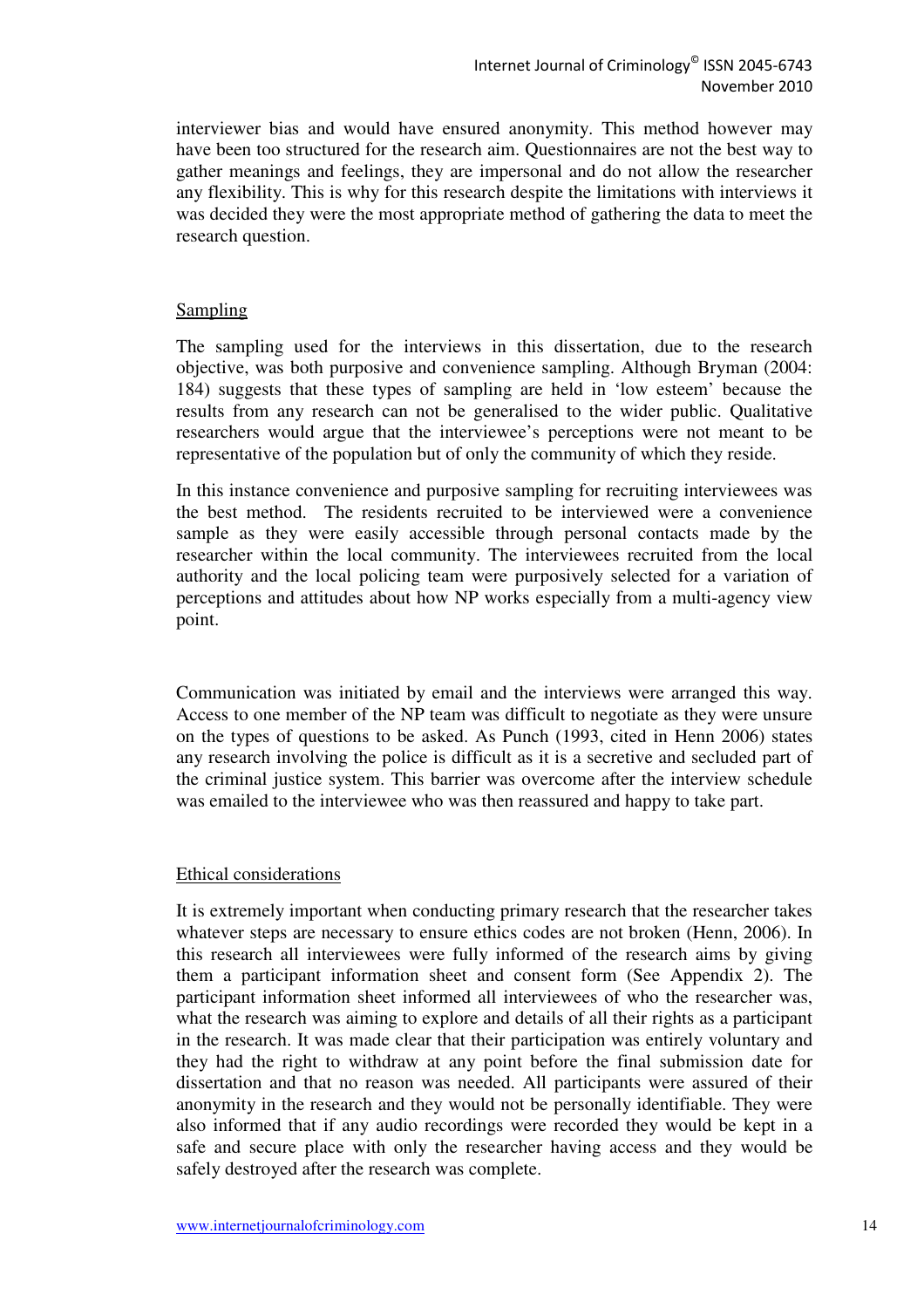All of these safe guards were undertaken so that no harm would come to the researcher, or any of the interviewees because of the research. The participant information sheet and consent form were approved by Nottingham Trent University's School of Social Science Research and Ethics Committee. This meant that the research conducted complied with the British Society of Criminology's ethical guidelines.

The following chapters will go on to explore the data that was collected from the primary research.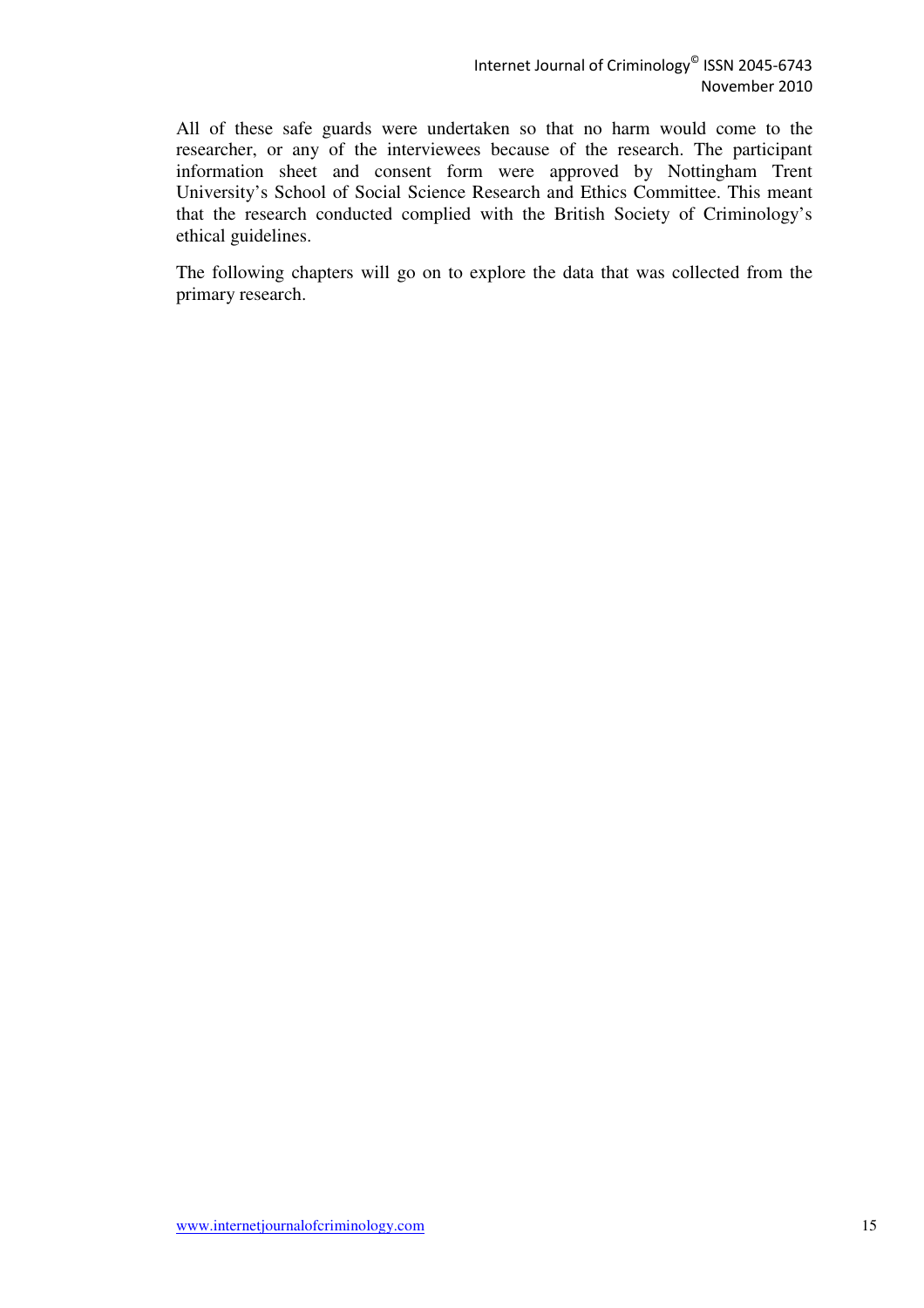# **Chapter 4**

### **Results**

#### Introduction

This chapter explores the findings of the primary research that explored attitudes and perceptions on NP. The interviews aimed to address some of the issues arising from the literature. The chapter considers the findings that emerged from the interviews with the NP team, followed by local authority employees as well as the two local Councillors from the same area. Next the findings from the interviews with local residents are discussed. The main themes explored by all three interviews are concerned with; public awareness of NP and its aims, appreciation of the differences roles and powers of each member of the NP team, how multi-agency work works together with the NPP and finally the interviewee's perceptions of the impact that NP is having within the community.

# **Neighbourhood Policing Team**

The interviews conducted with a NPT consisted of three interviewees; a PC; a PCSO; and a CPO. The specific area that the NPT work has not been identified to ensure anonymity as previously mentioned in the methodology chapter.

#### **Awareness**

Public awareness of NP is vital in order for the programme to succeed. This theme was discussed with the interviewees to explore how they themselves, as a team, aimed to raise public awareness of the NPP and if they thought the public were aware of the team and its aims. Both the PC and CPO thought that at least half of the public from their policing beat area know the team but many do not recognise it as NP. All of the team suggest there is a lack of understanding of NP amongst the public but this could be for a variety of reasons such as not enough publicity or that the programme is still in its infancy in many areas.

The publicity surrounding NP, since the launch of the Policing Pledge in January 2009, has been on the increase especially with the televised advertisements that details what the public can expect from the Policing Pledge and their NPT. All of the team recognise that there is a wide variety of sources being utilised to raise awareness of NP within communities. Some of the barriers that the team believe are hindering the awareness campaign are information technology such as the internet. Many of the elderly residents do not have internet access and may be missing out on vital information that is now publicised online instead of the traditional newsletter. This point is emphasised from a resident's perspective who suggested that not enough information comes through the letterbox any more and they feel they rarely hear from the police. Many of the resident interviewees also suggested that there is not enough information accessible to residents and they know very little about policing in the area. Each member of the NPT suggested that it is usually the same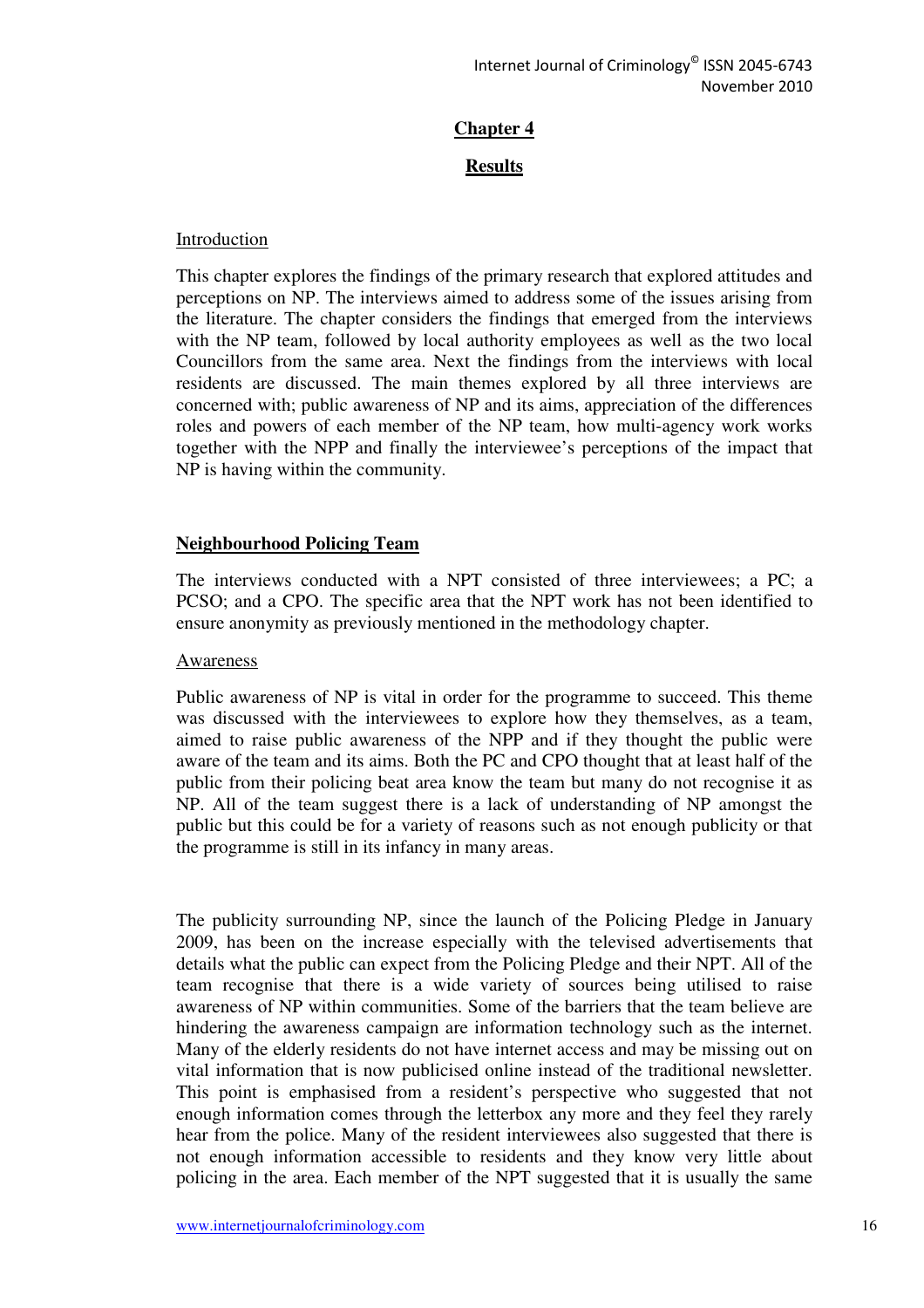type of person that knows about NP, for example they are usually the older white middle class residents who attend the majority of local meetings and are the most likely type of person to have the teams contact details and to actually contact them. They find some sections of the community difficult to engage with, especially young people who have quite negative attitudes towards the police but more specifically towards the PCSO because of their lack of powers. They all agree the best method of raising awareness is to be out on patrol engaging with the public as much as possible. All of team stated that they get out on patrol for the majority of their shifts and are only not out when they are doing the paperwork side of the job.

#### Policing Powers and Roles

This section of the interviews elicited similar responses from all the interviewees. The policing team acknowledged a lack of understanding from the public about each member's powers and roles. The NP awareness campaigns do not include any of the details about each team member's expertise, so the public, unless they have had a reason to have had contact with a member of the team, are unaware of their roles, powers and responsibilities. Both the PCSO and CPO believed the similarity in the uniform was problematic as there were no clear distinctions between them therefore making it difficult for the public to recognise any differences. This was elaborated further by the PCSO who believed the uniform for the PCSO in particular was not very public friendly and the role had a lot of stigma attached because of the lack of powers held by a PCSO. The CPO felt their role as part of the team was perceived differently by the public, for example the public are much more positive towards them because the work by a CPO has a more visible impact in communities and therefore has an impact on the way the public perceive the two different roles.

### Multi-Agency Partnerships

The interviewees all believe that working alongside multi-agency partnerships works well most of the time. The biggest issue facing the police working with other agencies is an ongoing problem with information sharing and data protection (See Bellamy *et al* 2006). It was suggested by one member of the team that there is too much 'red tape' that restricts them doing their job properly. Although they do find that working with other agencies and having regular team meetings means all the agencies now can be held more accountable therefore leading to more cooperation and a more responsive approach to tackling issues.

#### Impact

All of the policing team believe that NP is slowly beginning to have an impact within communities but each member of the team explores this impact from differing angles. The PC suggested that some areas of NP still need to have more of an impact, such as being more accessible to the public, and there needs to be clearer procedures in place to ensure that the team remains in the community to ensure the impact is sustainable. The most positive difference is that the crime rate is going down each year but sometimes this can have an adverse effect because it means the beat managers then get abstracted to other beats that have more problems and higher crime rates. This then starts to have a knock on effect in their own beat as residents then do not have that visible public presence that they want namely an actual police officer out on patrol.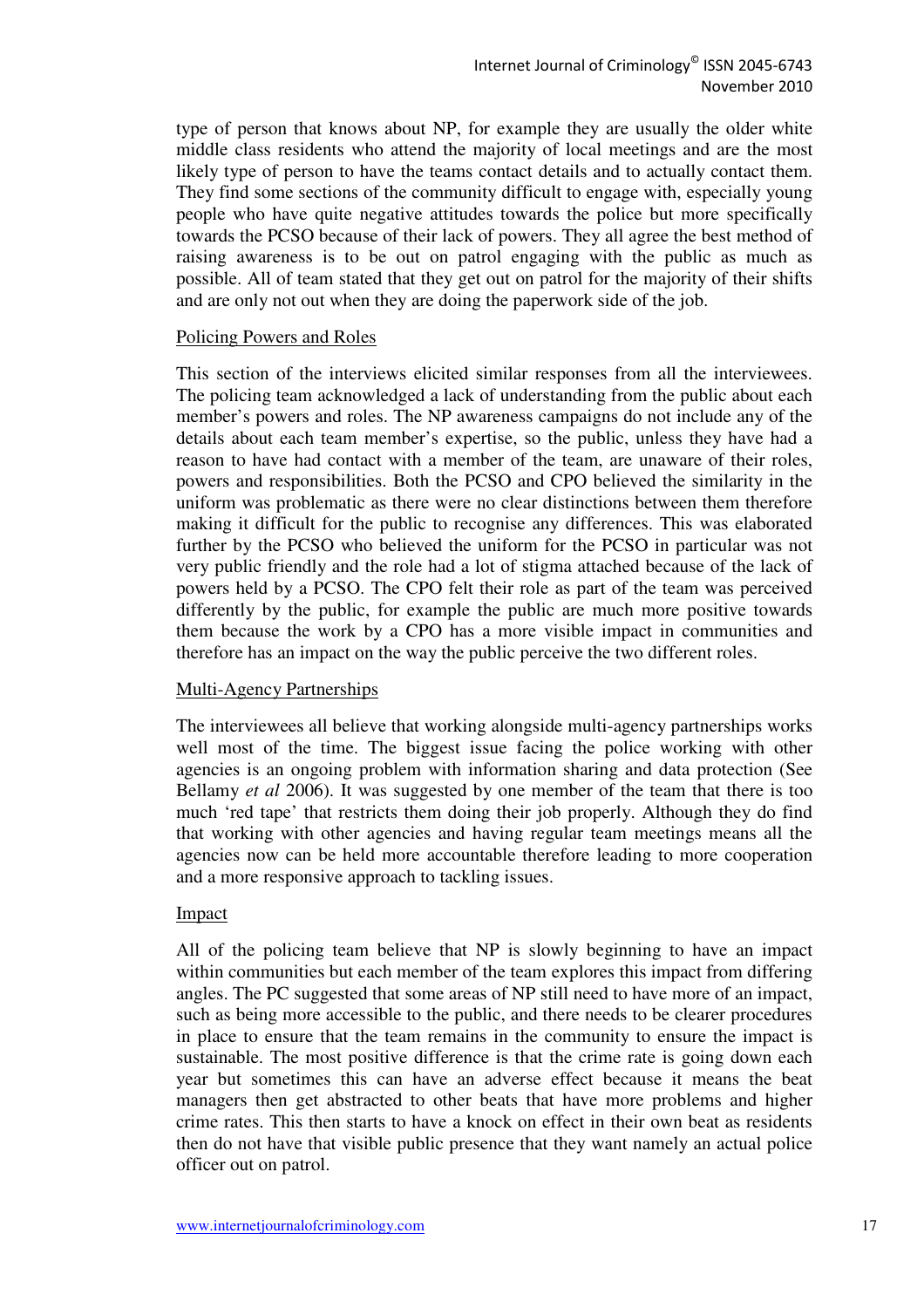The PCSO suggests also that the most important indicator of the impact of NP is the decrease in crime and anti-social behaviour in the beat area. It is believed that this in itself will lead to increased public confidence in the police. The problems NP is facing the PCSO suggests, is not from the public but from within the force itself. The amount of paperwork is still problematic as well as the lack of communication between the top ranks and street level police. This they believe is leading to a division of views within the force on NP which then has an impact on resources allocated to NP.

The CPO believes that NP is having a positive impact but not an excellent one. They suggest there is room for improvement with the way multi-agencies work together as when they do they have more of an impact in communities. They also suggest that because of a low crime level the beat then gets neglected and loses resources that it should have allocated to it. Targeting resources at low level crime and ASB, such as litter and graffiti issues would lead to a greater impact within communities. The CPO suggests that the Policing Pledge means that the team is going to have to become more responsive to the public in a systematic way. This means expectations from the public will be raised and will need to be adhered to.

# **Councillors and Local Authority**

Two local councillors (CO1 and CO2) were interviewed as well as a Neighbourhood Action Officer (NAO) for the Local Authority; these interviewees all represented the same area that the policing team were responsible for. They provided a multi-agency viewpoint on how they worked with the NPT's.

### Awareness

The local authority has a joint responsibility alongside the police to raise awareness of NP. In the early implementation stages the NAO's in NP areas were told to prioritise raising awareness. All three interviewees stressed the importance of how each community is different in the way NP works with other agencies. In their area of responsibility, when it comes to the NPT and the local authority working together the main responsibility falls on the local authority for much of the joint work, for example organising public meetings and raising of awareness of NP. This led the NAO to suggest that the police 'get lazy' and rely on the local authority's resources for work that they should be doing themselves. However, both Councillors felt that the majority of the issues raised at public meetings were non-police matters so police presence was not needed.

#### Multi-Agency Working Relationships

The previous point, regarding public concerns that are non-policing matters, highlights the need for all agencies to work together on all issues that affect communities. All three of the interviewees felt this was an important part of NP and that it did actually work well. They all felt despite the issue of who took responsibility that all the meetings between agencies were productive which is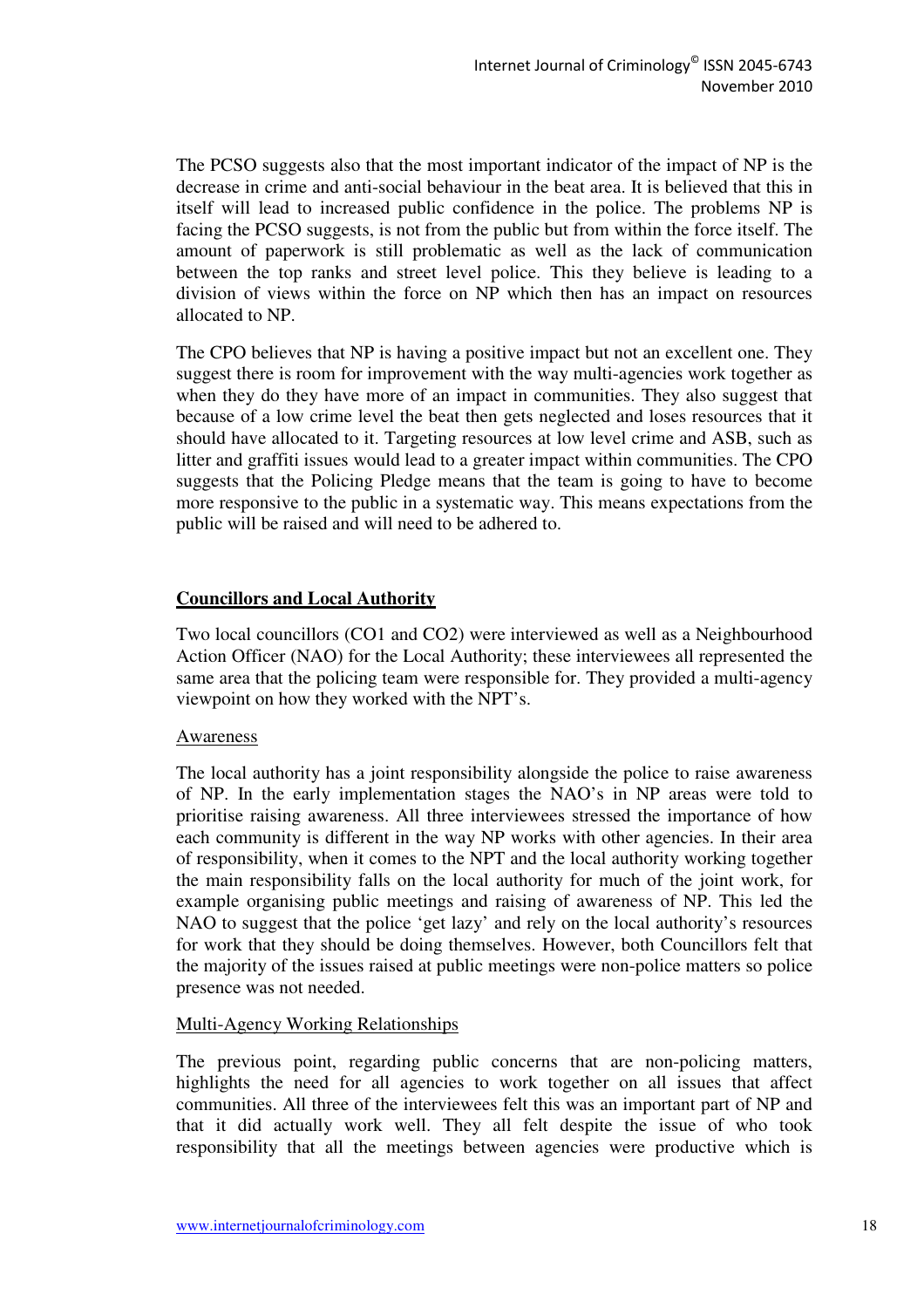proven to the public at meetings where all the agencies are accountable for their actions.

#### Impact

All three interviewees agree that NP is beginning to have an impact within the community but they all suggest, for different reasons, that it has a long way to go and a lot of room for improvement. The NAO explained that the NPT are recognised by some residents as being visible in the communities but they need to work harder to get other parts of the community to meetings. One of the biggest challenges they face is gaining the trust of young people, which at the moment they don't do successfully. They also suggest that there appears to be a lack of commitment from Eastshire Police, at city level, in regard to NP and this is hampering the programme and any potential impact.

The councillors also highlighted the difficulty accessing some parts of the community, as they both believe this is having an impact on the attempts of NP to reduce the fear of crime, which they suggest NP is primarily about. The lack of visibility of the beat manager is also a concern; CO1 suggests that more training and resources are needed within the police to ensure NP has a positive impact in the communities they work in.

# **Residents**

Seven residents of the same area were interviewed to explore their views on NP and multi-agency work.

### Awareness

All residents were asked what they knew about NP in the area, if they knew their NPT and if they knew how to contact them if needed. The majority of interviewees spoken to did not fully understand what NP's aims and objectives were but all residents knew both the PCSO and CPO, at least by face. Only one resident knew and had previously seen the beat manager before. Residents that worked during the day expressed the concern that they rarely saw the team which led them to believe they only worked a day shift so they therefore would not always see them out on patrol at times when they were home.

Whilst not many of the residents had had any reason to contact w the NPT just over half knew the contact details if they needed future contact. They all felt that they would have no qualms approaching them if necessary. All residents felt the public meetings were well publicised but felt other than the meetings they were not consulted enough and more could be done to inform residents of the positive action undertaken.

### Police Powers and Roles

This issue, as the other interviewees highlighted, is an area that is problematic. Only one of the residents knew the differences in powers and roles of the NPT. This has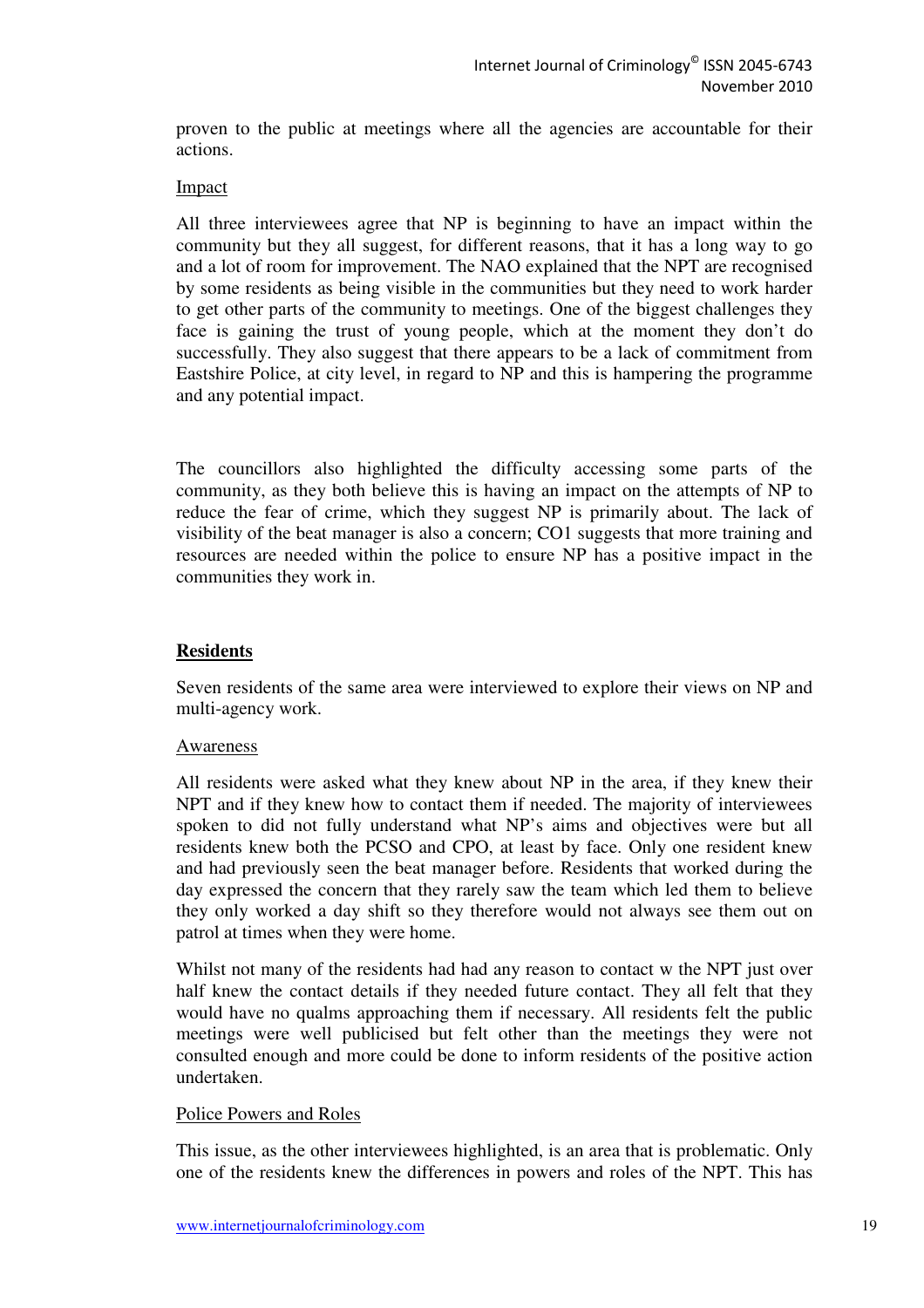an impact on which member of the NPT the residents need to get in contact with. It could lead to a resident having to contact two or three people before getting the right person to deal with the problem. The councillors are quite well known to residents but they all had little knowledge of what multi-agency partnership working meant and how the NPT worked alongside these.

#### Impact

Most of the residents believed that NP was having an impact in their community, many saying they could visibly see the changes. For example, many of the residents suggested that young people are less likely to be hanging around the area and engaging in anti-social behaviour because of the presence of the NPT. They believe this presence to be important and they preferred to have the team around. None of the residents had any immediate concerns about crime in the area and many believed ASB was the issue affecting them the most. Only one resident believed they were living in a high crime area but when they were asked to discuss why they explained it was due to the way the neighbourhood looked rather than being based upon any evidence of crime itself; this is a good example of Wilson and Kellings Broken Windows Theory (1982).

The next chapter will discuss and evaluate these findings in more detail in regard to the literature and the future of NP.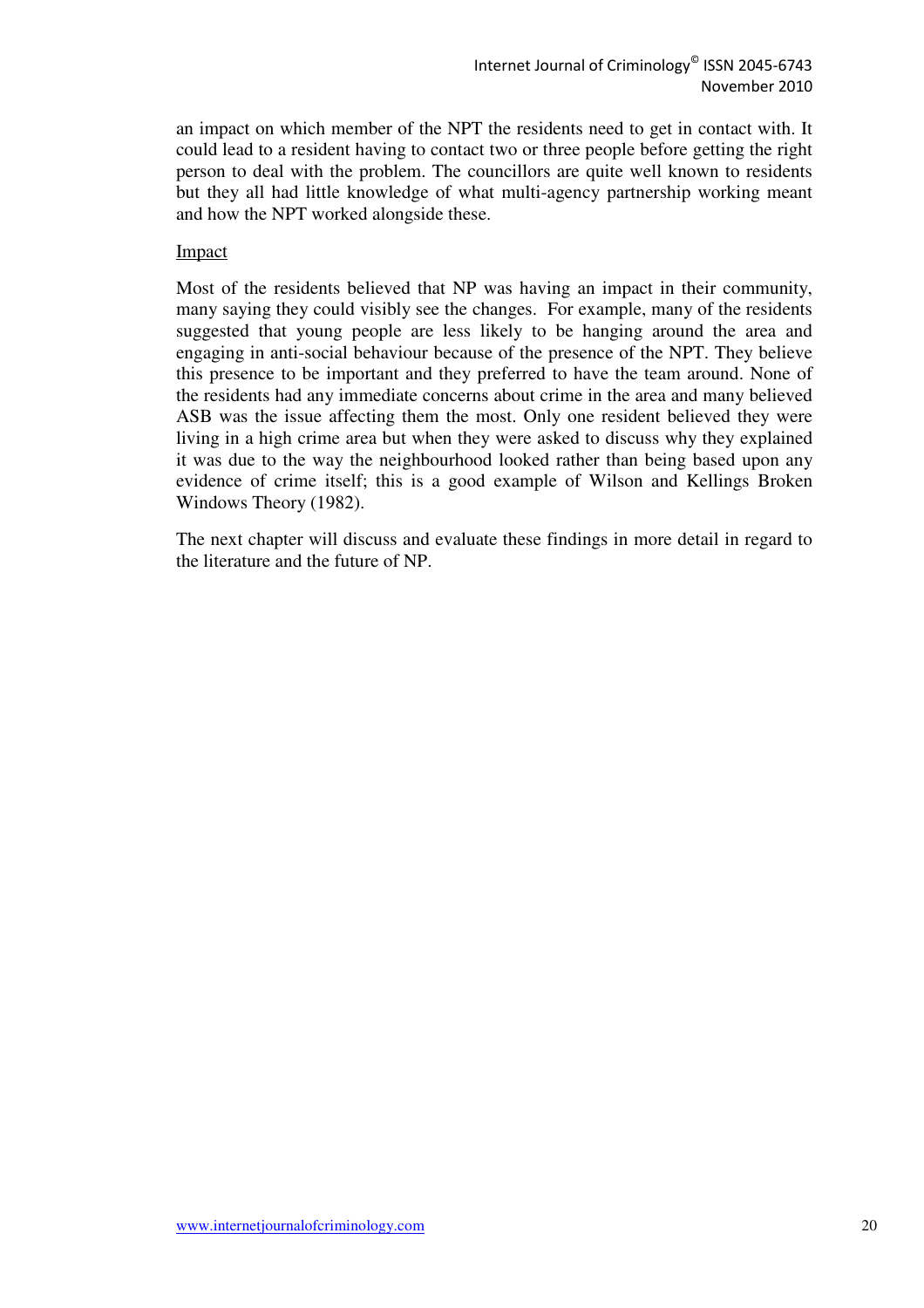# **Chapter 5**

# **Evaluation**

#### Introduction

The interview data highlighted a variety of perspectives on NP held within one community. This chapter evaluates this material, focusing on lack of public awareness and knowledge of NP and its aims. The success of NP is dependent on the latter. The impact of NP is discussed with varying opinions from interviewees. The findings of the primary research will also be discussed in relation to the previous literature on CP and NP referred to in chapter two.

#### Awareness

There still appears to be some implementation issues regarding public awareness about the aims and objectives of NP. Whilst many residents are aware of the increased police presence in their area they are not as aware of the programme behind it. This could be explained by the infancy of the programme, three years is a short amount of time for long term changes within the police to filter through to the public. This issue could potentially be problematic for NP if the public is not aware of the aims of the programme but recognise a police presence, because it could lead them to conclude an alternative reason such as an increase in crime. This research did not find any evidence to support this, and the majority of residents did not believe this was the reason for a more visible police presence.

More contemporary methods of raising awareness, such as online services and information, have created problems for residents who still prefer a more traditional approach to receiving policing information. This could lead to many sections of the community not being engaged with fully by the police. Police engagement with some sections of the community is still a problematic issue even though it was identified back in the 1980s in the Scarman Report (1981). The review of the CDA (Home Office, 2006a) also suggested that the police still do not consult the public enough about issues that need prioritising.

Young people especially do not appear to have a positive relationship with the police and it is suggested that the NP teams could do more to improve this relationship. Thames Valley Police (2009) have recently become involved with a project called 'Take over Day'. As part of a wider strategy to improve engagement and consultation with young people, they are given the opportunity to be involved in local policing for the day. This was an area that Skogan (2006) also identified as key to the success of community policing programmes in order to build positive relationships with all sections of the community. The Government recently unveiled the Safer Schools Partnership (2006) that will attempt to bridge the gap between local NPT's and young people via schools.

The announcement in early March 2010 of the introduction, across Midtown of the newspaper 'Policing for You' appears to be a traditional way of the police directly informing local people about a wide range of police issues. The pilot scheme saw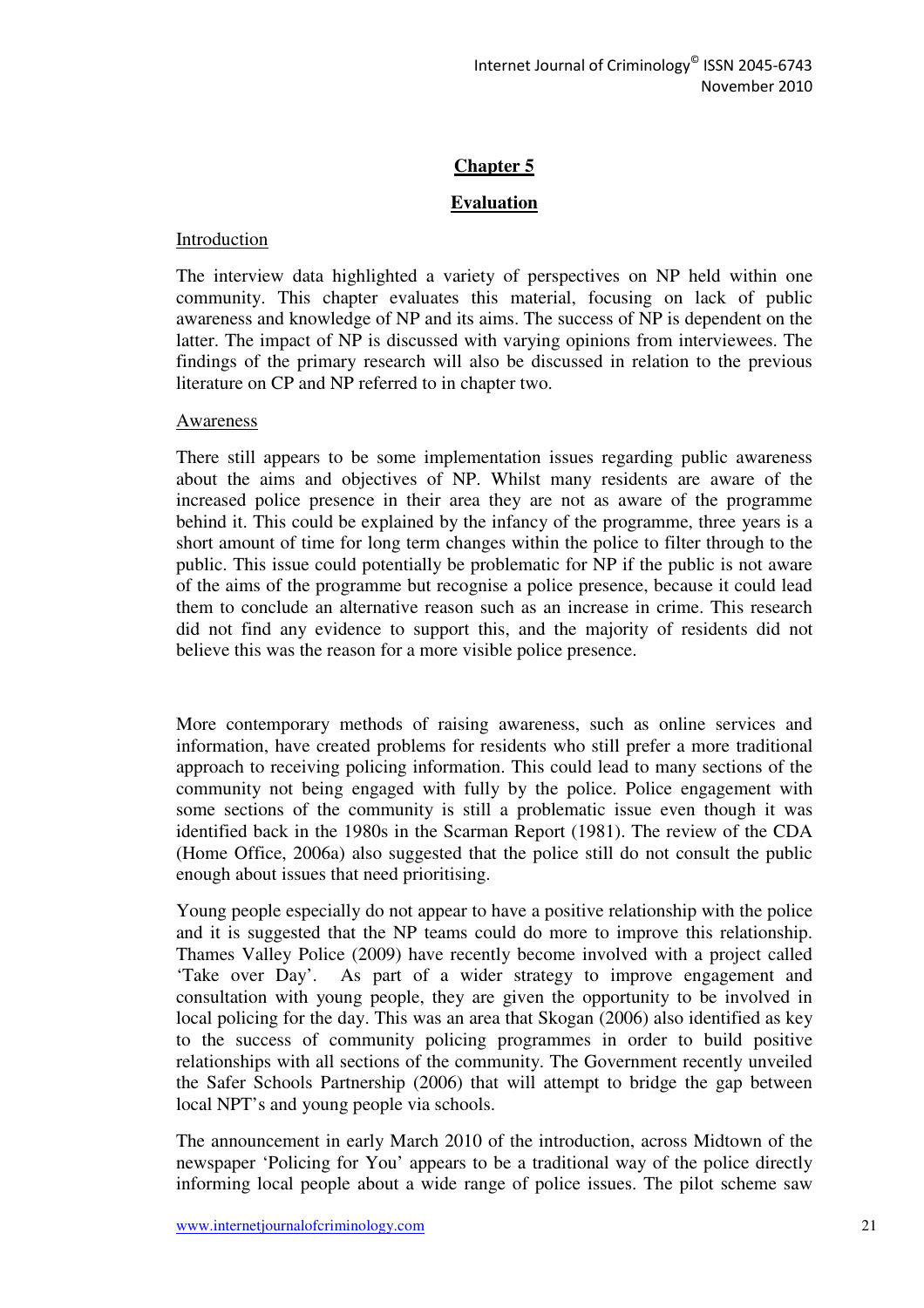15,000 homes receiving a copy of the paper and a survey of 1,000 residents. The survey found that 90 per cent of residents thought the paper was an effective way of providing residents with information about the local police and 71 per cent felt well informed of local policing as a result of receiving the newspaper (Eastshire Police, 2010). The launch of the newspaper is a positive indicator that the police are listening to the concerns and feedback of local people. The introduction of this paper to every home in Eastshire may begin to bridge the gap between the police and parts of the community they previously have not been able to engage with leading to more public confidence in local policing.

According to the NP team, enhanced awareness will improve further the more time the team spend out in the community on patrol because this allows the NPT to actively engage with the public. The recent introduction of street meetings in some areas are good examples of the police raising their own awareness via patrols and engaging with residents that would not usually come to public meetings. The problem of lack of time spent on patrol (Home Office2008) appears to have made some progress. All of the NP team stated that they get out on patrol for most of their shifts unless doing paperwork. This may be an indicator that the Government managed to 'cut the red tape' as they suggested they would do as part of the Green Paper reform. The report by Berry (2009) still seems to suggest the police have along way to go before the 'red tape' has been cut fully as NP beat managers still spend an hour at the end of every shift doing paperwork justifying their visibility in the neighbourhood.

### Police roles and powers

This research confirms that the differing roles and powers of the NP team is a problematic issue for residents, even those whom are aware of the aims of NP find this confusing. This is a problem that has previously been indentified in previous research on PCSOs (Cooke 2005). A Home Office evaluation (2006b) into PCSOs also discovered that residents felt they were ill informed about their powers.

Lack of knowledge of powers has led the public to believe that PCSOs are just 'policing on the cheap' (Paskell, 2007, 352), a term widely used in the media. The public perhaps fails to see that the lack of powers is what makes the PCSO a valuable member of the policing team - more powers would reduce the ability to engage with the community in an unthreatening manner. Research (Rowe, 2008) has previously suggested that police officers prefer not to do community policing tasks such as foot patrols, but the role of the PCSO means that they provide the community with a dedicated patrol that they would otherwise not have. Thus they are invaluable as a familiar visible police presence and their non-confrontational role provides reassurance to communities. But the lack of powers has led to the role of the PCSO to be perceived as a negative one especially among young people (Paskell, 2007).

The interviews show that the CPO's role is perceived more positively because they are personally more familiar with the CPO and due to the work they do such as tackling environmental issues. The SCP (as discussed in the literature review) demonstrated that certain crimes and disorders have a greater impact on public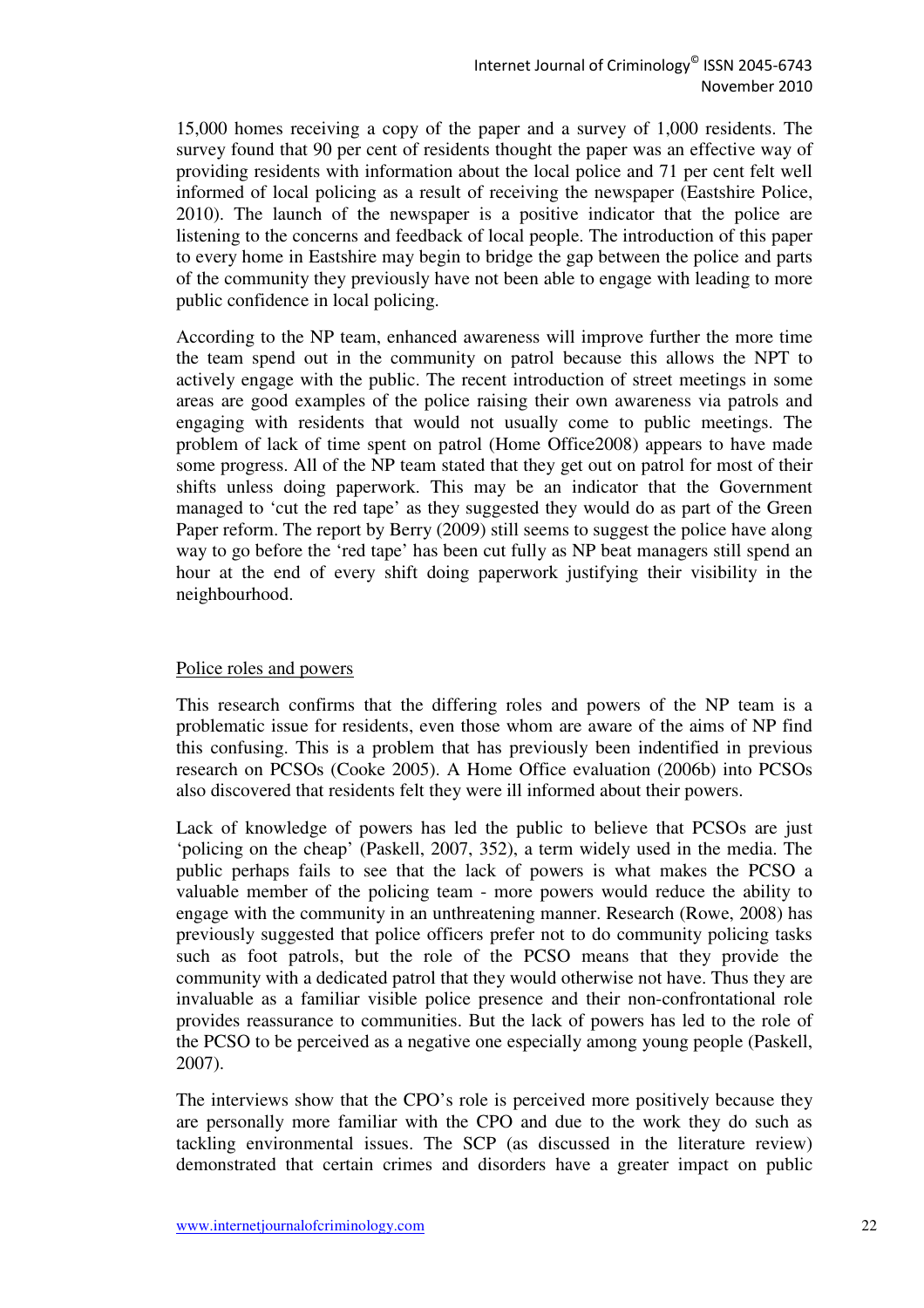feelings of safety. The CPO has the powers to tackle visible crimes and ASB such as the removal of vandalism and graffiti, which if tackled can reassure the public and lead to a more positive public view of CPOs. CPO's spend 85 per cent of their shift on patrol, subsequently they are able to identify and tackle visible SCs promptly before they have a chance to negatively impact upon the community.

Much of the work of a PCSO, other than being a visible presence, goes unnoticed by the public as it is mainly community engagement oriented towards the gathering of intelligence that is referred to their superiors. A positive relationship with the community and public confidence allows the PCSO to gather intelligence that other officers would not have access to; this has significant benefits for the police. This part of the PSCO role reinforces the perception that they are 'policing on the cheap' as intelligence gathering is primarily a police officers job. However, this intelligence can make the police aware of key issues that they were previously unaware such as changes in community tensions, thus enabling the police to target resources where needed.

### Multi-agency work and Partnerships

NP is built on the foundations of multi-agency work and this research found that the raising of awareness of NP is a joint responsibility between the police and the local authority. The efficiency and outcomes of public meetings are a good example of multi-agency work. Whilst an interviewee thought that the police could take more responsibility for this area, as they usually allow the local authority to organise and promote meetings, for the most part the content of the meetings works well. This was proven at a later meeting where all agencies are accountable to the public about the previous actions they have taken. The report *Getting to Grips with Crime* (Home Office, 1997) suggested that joint responsibility was the way forward and it appears that this recommendation has been implemented successfully.

The main problem that limits the effectiveness of multi-agency work is information and data sharing. This was highlighted in the Morgan Report (Standing conference on Crime Prevention, 1991) back in the early 1990s, who recommended that information sharing systems between agencies should be compatible to ensure data sharing is made simpler; this was a problematic suggestion as the design of many IT systems made them incompatible. A review of the 1998 CDA, which made it a statutory duty for agencies to work together with the police, also found problems with information sharing. The findings of this research suggest that this is an area that is still problematic and hindering the effectiveness of multi-agency work. In interview the CPO highlighted MEH as a problematic agency that finds information sharing with the NP team difficult because of data protection reasons. Problems with information sharing do have an impact upon NP as it can negatively affect the relationship between the agencies that need to work together in the community. This may result in communication problems between agencies and the police that can then have a negative impact upon an issue that needs action. Other problems with partnership working that Byrne and Pease (2003) found were a high ratio of talk to action and lengthy delays between decision to act and action. The interview data did not identify any of these things to be problematic.

.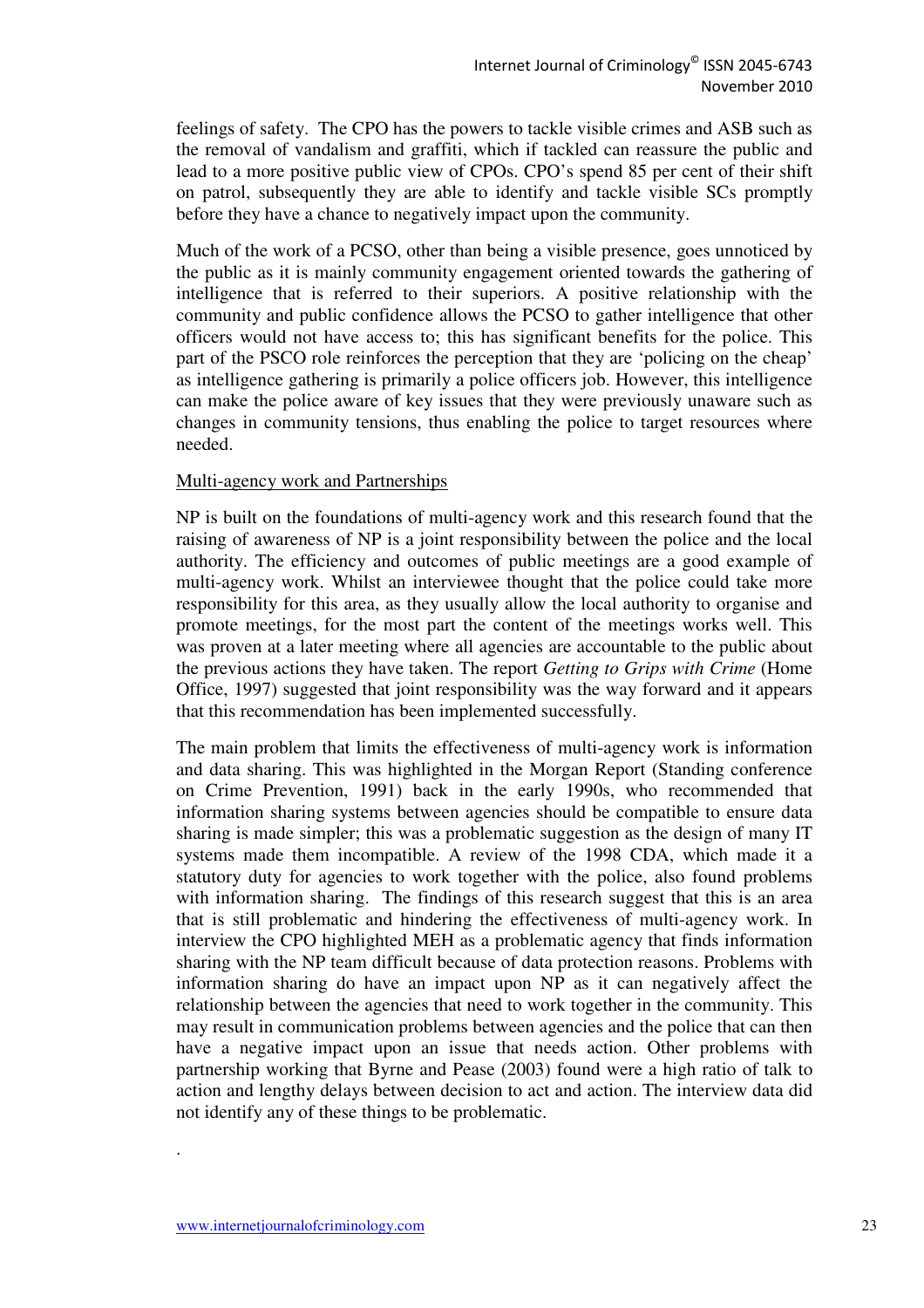#### Impact

The main reason for the introduction and expansion of the policing family was to provide communities with a visible policing presence to reassure the public who were not recognising that crime levels were actually falling. Whilst residents do not recognise the specific roles of the NP team they do recognise the increase in police presence. This has led residents to acknowledge a clear impact, at least over the last year, that NP is having a positive, visible impact, especially on ASB. The fact that all residents felt safe and safer because of the presence of the NP team is a positive indicator that NP is meeting some of the aims and objectives of the programme. The feelings of safety however may be attributed to the lack of identified SCs that was referred to earlier in the chapter.

The findings from the policing team interviews show that whilst the reduction in crime rates for the area is an obvious sign of a positive impact there are still some implementation issues at police force level that could be improve NP. The main problems identified in the findings are issues surrounding staffing and resources. For example, NP beat areas that are statistically low crime areas lose resources in terms of staffing and the beat manager is often abstracted to areas that are experiencing higher crime levels. The concern is that eventually this has an impact in the original beat as residents notice the gradual lack of actual police presence. All the residents interviewed did not know or realise that there was a beat manager for the area. So this abstraction may already be having a negative impact in this community. The issues regarding resources may continue for some time due to the economic downturn. The implication from the countries recent recession means that policing, according to Lambert (2008) is going to have to prioritise resources and encourage smarter working.

### Concluding thoughts

This chapter has explored some key findings raised by the primary research. The section on awareness found that the lack of public awareness of the aims of NP is problematic but there is also evidence of good practice beginning to emerge as the NPP continues to expand, such as the recent announcement of the local policing newspaper. This research reiterates the finding of previous research that there is a lack of public knowledge about roles and powers of the NPT. This has contributed to some negative stereotypes, especially about the PCSO role. The final section on impact reveals some promising information about NP suggesting that NP is meeting the aims and objectives of the programme. The concluding chapter will further discuss the findings and the implications of NP for future practice.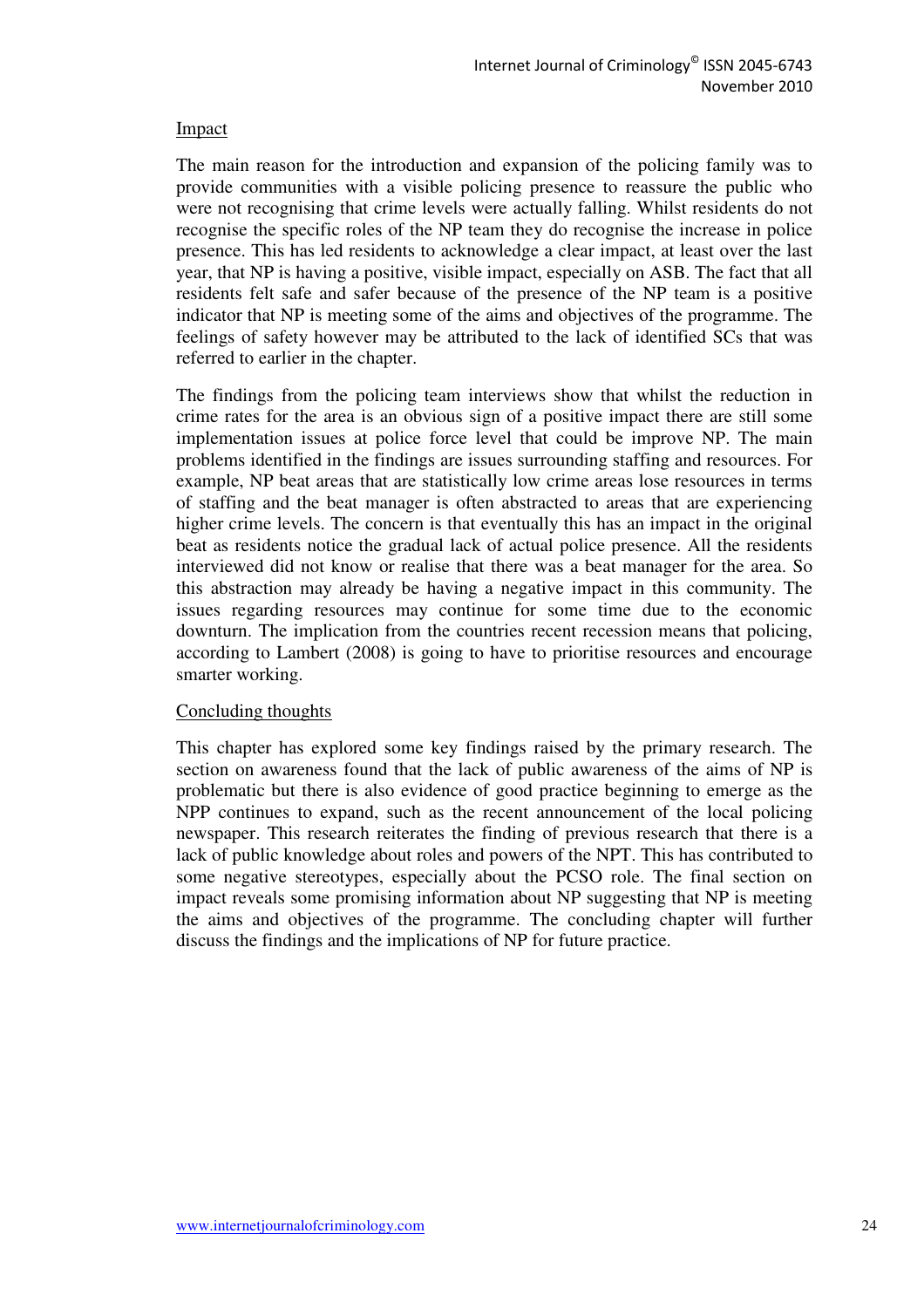# **Chapter six**

#### **Conclusion**

The aims of this research were to explore community perceptions and attitudes towards NP. Over the last 30 years policing has attempted to become community orientated. Alderson (1979) and Scarman (1981) were among the first to highlight the need for the police to understand the community and to engage with multiagencies in order to solve and prevent crimes. It was not until the late 1990's that these recommendations were fully realised. The 1998 CDA placed a statutory requirement on the police to work with other agencies. The Government then went on to introduce the NRPP that aimed to bridge the gap between the falling crime statistics and the publics perception that crime was actually increasing. This programme evolved into the current NPP that this research has attempted to gather community perceptions of.

The main foci of the primary research attempted to explore some of the issues that the literature review raised. The interviews focused upon four main themes; awareness of NP, NPT roles and powers, multi-agency partnerships and the impact that NP is having in communities. The findings discovered that there are some important issues for the future practice of NP.

#### Recommendations

- NPT need to work harder or find more innovative ways to engage with the wider public. The research discovered that only a narrow section of the community know who their NPT is and how to contact them. This is further reiterated at public meetings with the NPT where certain sections of the community such as young people and ethnic minorities are under represented.
- More awareness is needed on the differing roles and powers of the NPT. The public are confused and unsure about the responsibilities each member has, specifically CPO's and PCSO's. More awareness could lead to greater confidence in the police. The public would be able to directly contact a member of the team that they know can assist them. More knowledge of roles and power may also help to remove negative perceptions that some sections of the public hold about PCSO's. If they were aware of the key aims to their role they may see them in a more positive way.
- Multi-agency work with the NPT would be further improved if the problems surrounding data protection and information sharing were resolved. This would lead to a more joined up way of working between all agencies within the community.
- NP would benefit from the beat manager consistently staying in their own beat. Evidence from the research suggests they get abstracted quite often to other jobs and areas. This has a consequence for the community who notice a lack of police presence from an actual police officer

The findings of the research suggests that NP is beginning to have a positive impact within communities but from the recommendations it is clear that improvements are still needed in some areas of the programme. If acknowledged and implemented they could positively raise the public's opinion of NP leading to more public confidence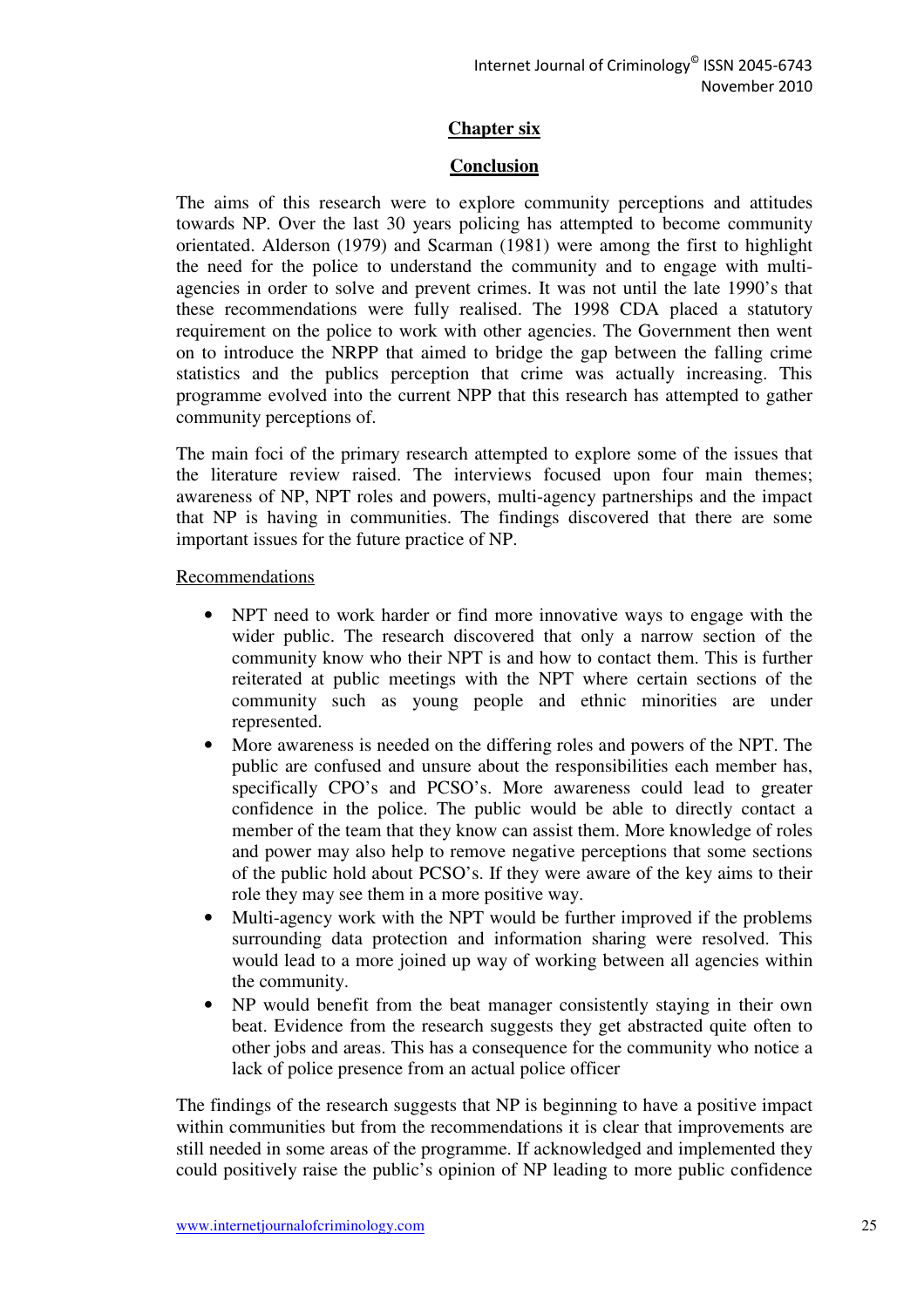in policing. Lea and Young (1993, cited in Rowe, 2008) argue that CP such as NP can only be fully realised when the community itself decide on its priorities and then enlist the police service in order to tackle them. The NPP has attempted to address this by allowing the public to decide their priorities but as previously mentioned the lack of representativeness of the community is problematic.

#### Further Research

The research on NP could have been expanded with more time. Further research could have explored more NPT's across the country and the way they police their communities. As previously identified communities are diverse and differ from place to place. This means initiatives and policing priorities are different and vary across the country. Further research could compare these differing policing practices. A larger piece of research would lead to more of the public being consulted. The foci of the research could explore some of the key issues arising from this research such as why the police find it difficult to engage with certain sections of the community. This would be important to the future practice of NP and could help it develop further in the future.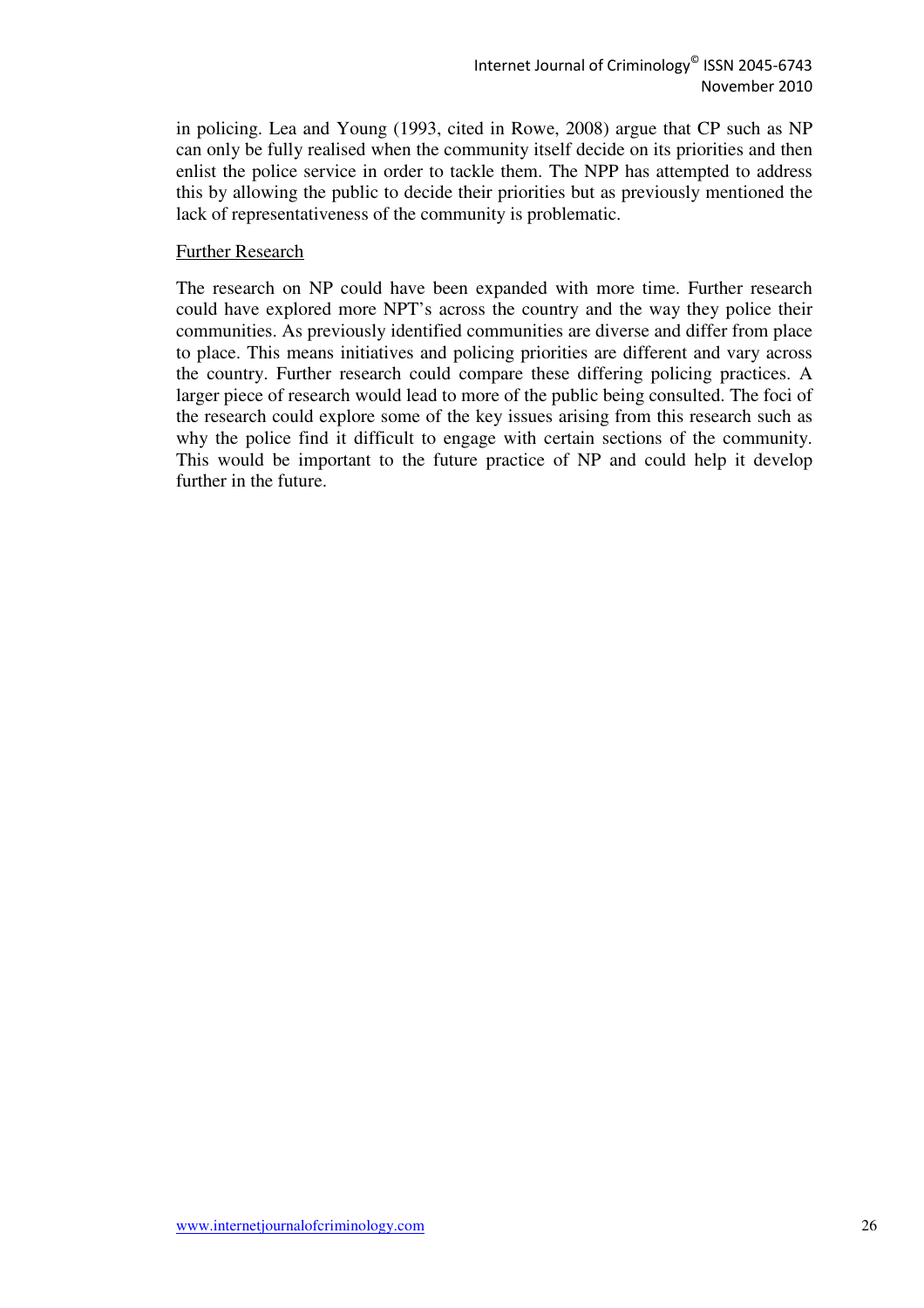# **Appendix 1**

#### Interview Questions for residents

#### **Awareness**

- Are you aware of the neighbourhood policing scheme that has been launched in your area? Do you know any of the policing team?
- On average how often do you see the neighbourhood policing team on patrol?

## **Contactibility**

- Do you know how to contact or have contact details for your neighbourhood policing team? If you have had contact with the team, how easy was it to contact them? Are they approachable?
- How aware are you, as residents, of public meetings/events with the policing team in order for publics problems and issues to be listened to? Do you feel residents are consulted enough?

### **Roles of the Policing team and other agencies**

- Are you aware of the different roles and powers of each member of the neighbourhood policing team?
- Do you know who your local councillors are? Are you aware of the work that other agencies do alongside the neighbourhood policing team?

# **Perceived impact**

• Do you believe the policing team and other agencies are having any impact on crime and anti social behaviour in your local area? Are residents being listened to and are issues that affect the community being understood? Are these issues being tackled? How safe/unsafe do residents feel? Are the problems crime or anti social behaviour?

### Interview questions for the neighbourhood policing team

### **Awareness**

- Do you think the residents know who the team are? Do you think they know what neighbourhood policing is about and the aims of it?
- What have been the reactions of the public to the team? Positive responses and negatives?
- Are you approached regularly? How often do you manage to get on patrol?

### **Publicity**

• How do you raise awareness of your team and your responsibilities? How do you make your contact details known to residents? How do you make the public aware of each member of the teams differing roles and powers?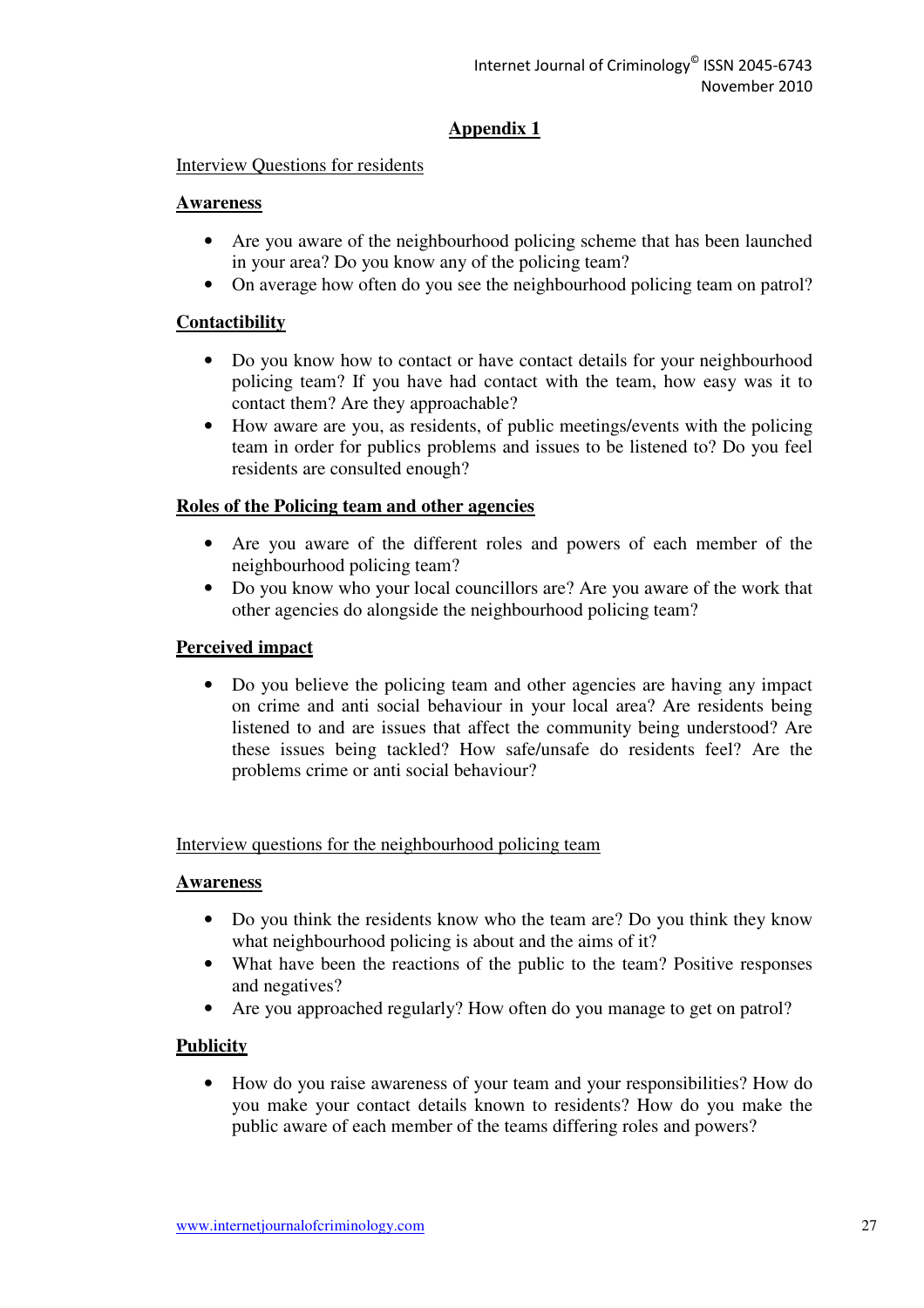# **Working with other agencies**

• How do the team work together? How do you work with other partners and agencies? Do you encounter problems and how are they resolved?

# **Impact**

• How do you feel the team are impacting in the community? Have there been any changes (positive/negative) since the policing teams were first introduced?

Questions for Councillors and other partnership agencies

### **Awareness**

• How do local councillors, local authority and other agencies help to raise awareness of the neighbourhood policing teams?

# **Working relationships**

• How does everyone work together? Difficulties and positives?

# **Impact**

- How do councillors and other agencies feel the neighbourhood policing teams are impacting in communities?
- What has been the feedback from residents?
- Do they feel residents and their issues are listened to and taken seriously and then tackled?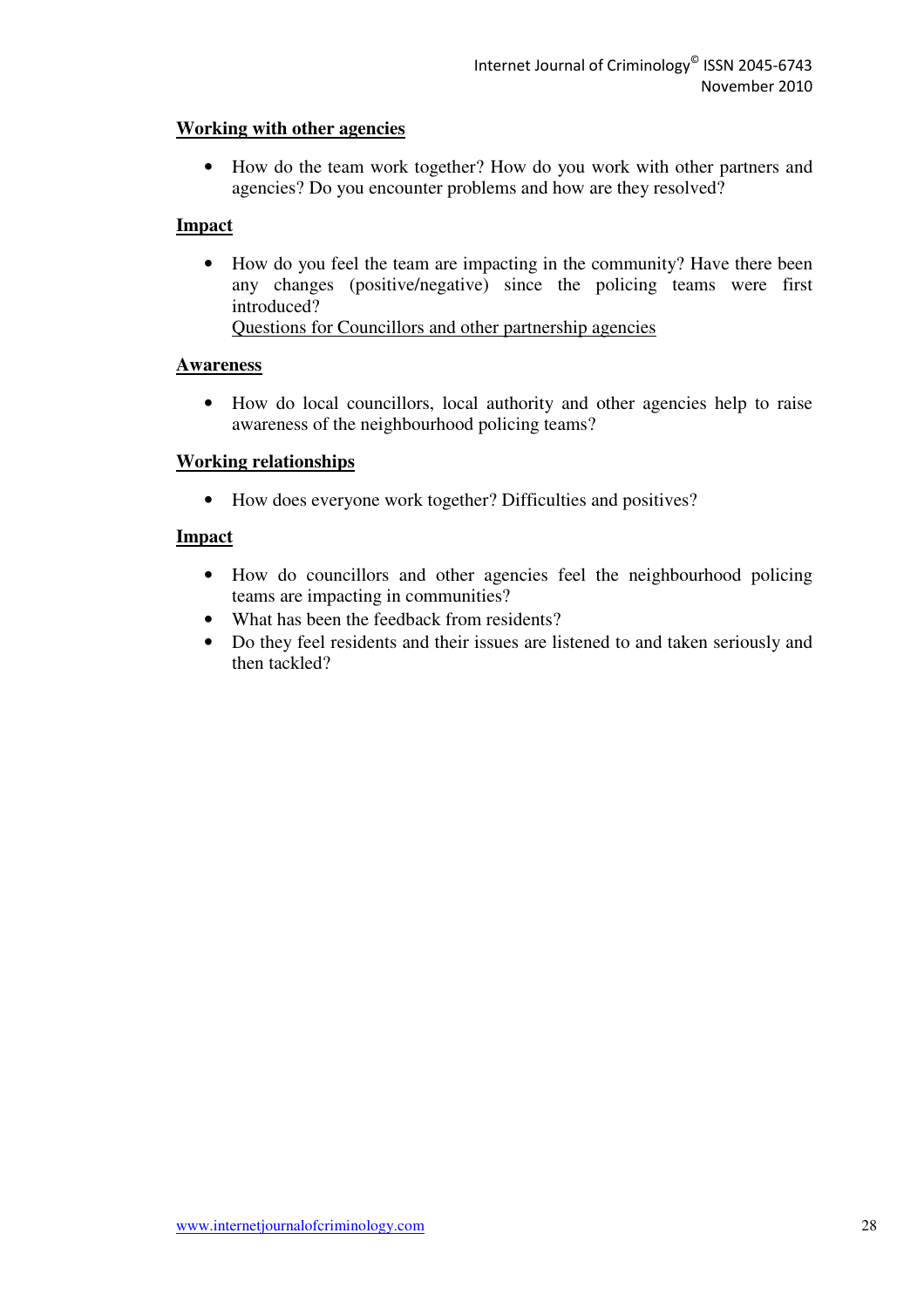# **Appendix 2**

**Consent Form Email –** N0183813@ntu.ac.uk

My name is Anthea Tainton and I am a final year Criminology student at Nottingham Trent University. I am conducting research for my final year dissertation which explores Community Perceptions and Attitudes towards Neighbourhood Policing.

The research uses focus groups and interviews. The interviews will allow me to ask questions and encourage discussion on the topic of Neighbourhood Policing in order to gather some perceptions from various members of a local community.

The interviews and focus group may be audio recorded. This is to ensure I can gather accurate data and not have to rely on note taking.

Information gathered from either of these interviews or focus groups may be used in my final dissertation. I will ensure that any sources of this information will be fully anonymous.

Participation in this research is entirely voluntary and greatly appreciated. You do not have to answer any questions that you are uncomfortable with and have the right to withdraw your participation at any time without any reason but it must be before the  $12<sup>th</sup>$  of March 2010 as this will be the last opportunity before the research is finalised for completion.

Any audio recordings that are made will be stored securely and will only be listened to by myself or my supervisor and will be destroyed after the research is complete.

If you have any questions before, during or after the research then please contact me on the details above or my supervisor whose details are below.

#### **Agreement to consent**

I understand I have the right to withdraw from the research at any point before the 12<sup>th</sup> March 2010 and any data would be destroyed. I do not need to give a reason and there will be no repercussions as a result.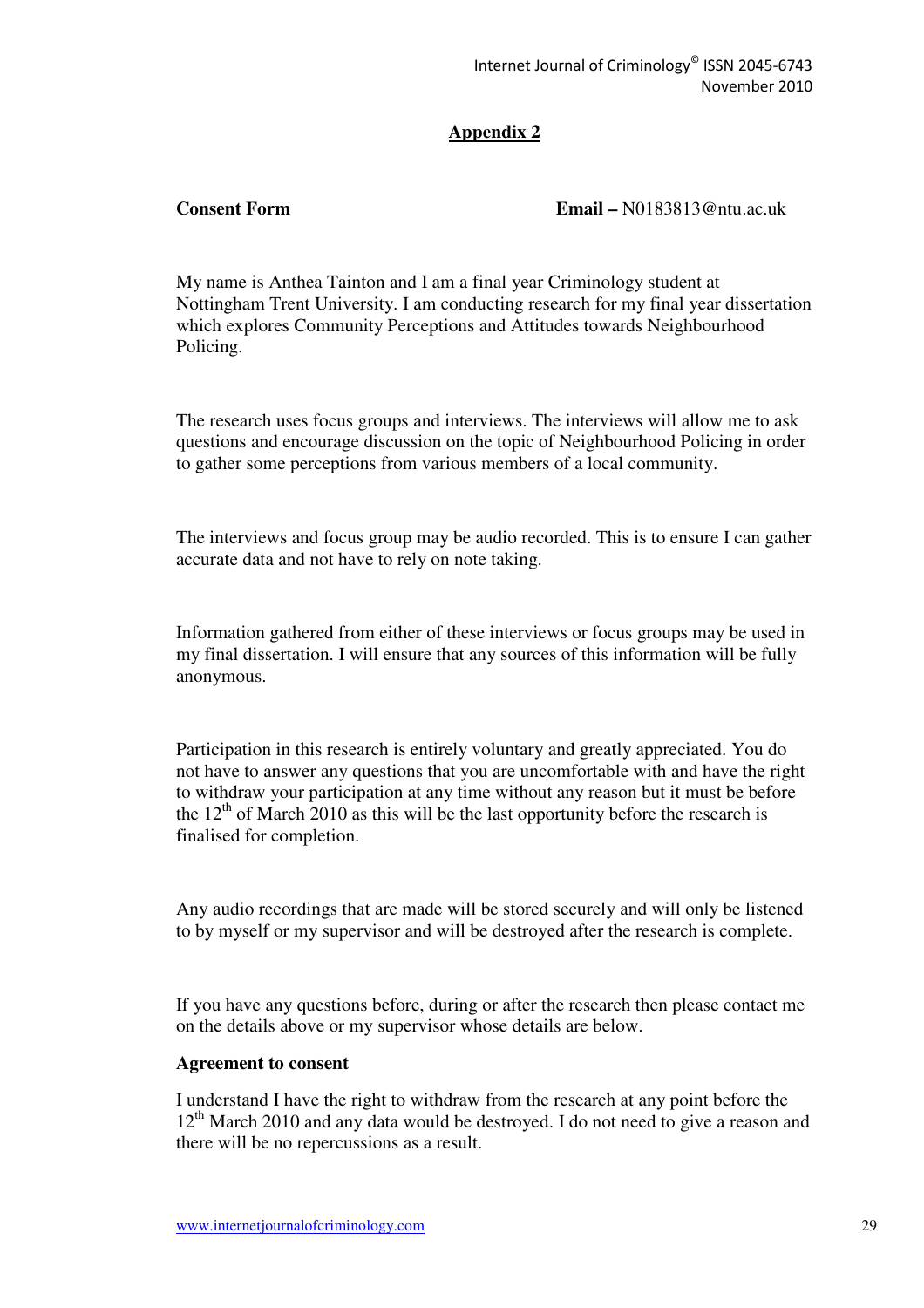I understand that the sources used in the final dissertation will be anonymous, and I will not be personally identifiable.

I understand my participation in this research is entirely voluntary.

I understand that any tape recordings would be kept safely and securely and destroyed after the completion of the dissertation.

**Signed……………………………………………..** 

**Date……………..** 

**Supervisor –** Chris Crowther-Dowey email – christopher.crowtherdowey@ntu.ac.uk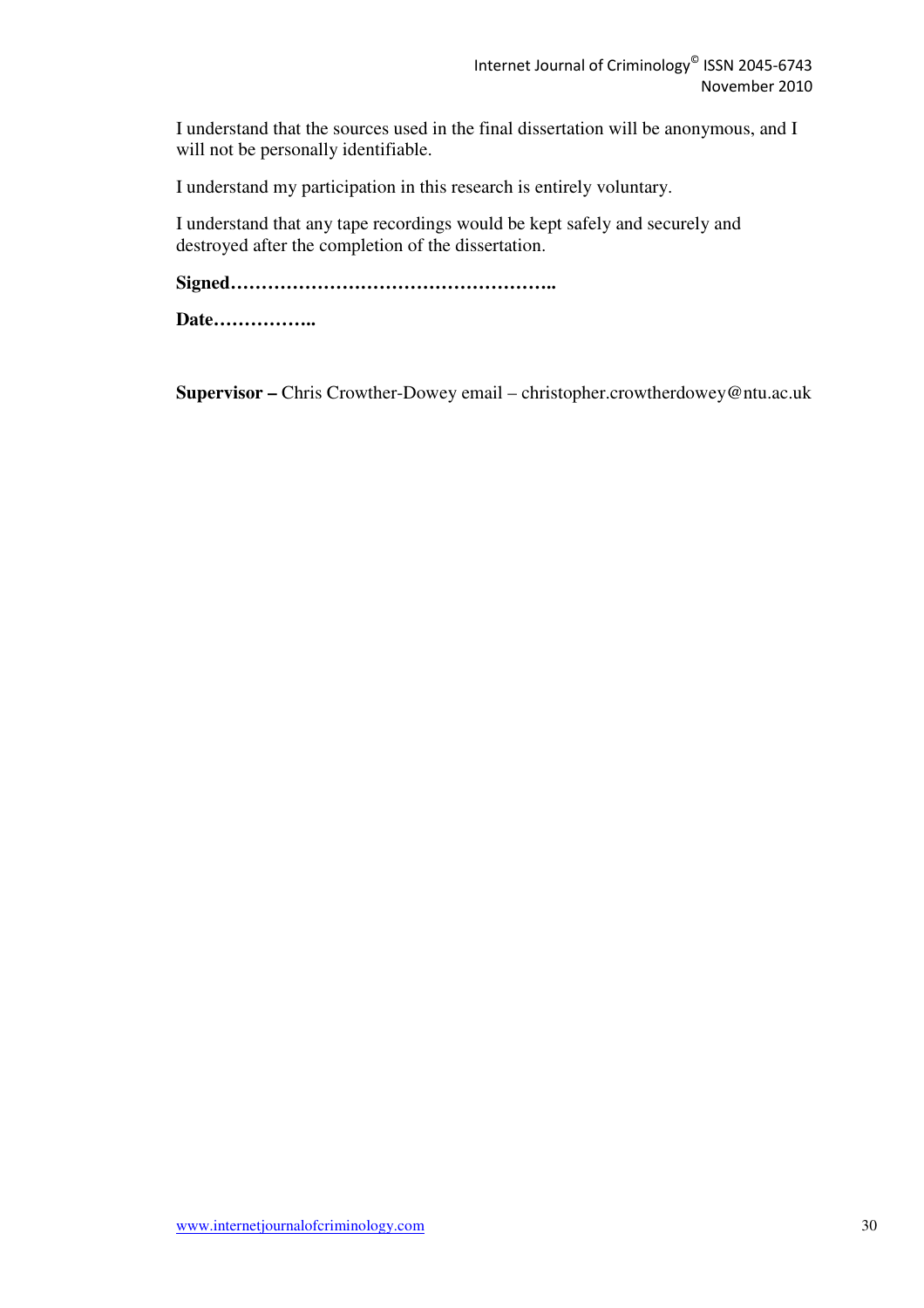#### **References**

Alderson, J. (1979) *Policing Freedom*. Plymouth: Macdonald and Evans.

Bayley, D. (1994) *Police for the Future*. Oxford: Oxford University Press.

Bellamy, C., 6, P., Raub, C., Warren, A. and Heeney, C. (2006) 'Informationsharing and confidentiality in social policy: Regulating multi-agency work', *Public Administration*, 86 (3): 737-59.

Berry, J. (2009) *Reducing Bureaucracy* London: Home Office.

Bryman, A. (2004) *Social Research Methods* (3<sup>rd</sup> Edition). Oxford: Oxford University Press

Byrne, S. And Pease, K. (2003) 'Crime Reduction and Community Safety', in Newburn, T. (eds) *Handbook of Policing.* Cullompton: Willan: 286-310

Cooke, C. A. (2005) 'Issues Concerning Visibility and Reassurance Provided by 'The New Policing Family'', *Journal of Community and Applied Social Psychology* 15: 229-40

Crawford, A. (2007) 'Reassurance Policing: Feeling is Believing', in A. Henry and D.J. Smith (eds.) *Transformations of Policing*. Aldershot: Ashgate.

David, M. and Sutton, C. (2004) *Social Research: The Basics.* London: Sage

Eastshire Police (2010) '*Police Launch Newspaper for Residents'* Available at: http://www.nottinghamshire.police.uk/newsandevents/news/2010/march/11/polic e\_launch\_newspaper\_for\_residents/ Accessed 18/3/10

Henn, M., Weinstein, M. and Foard, N. (2006) *A Critical Introduction to Social Research.* (2<sup>nd</sup> Edition) London: Sage.

Home Office (1997) *Getting to Grips with Crime: A new Framework for Local Action.* London: Home Office. Available at: http://www.nationalarchives.gov.uk/ERORecords/HO/421/2/crimprev/ggwc.htm Accessed 20/1/10

Home Office (2006a) *Review of the Partnership Provisions of the Crime and Disorder Act.* London: Home Office. Available at: http://www.crimereduction.homeoffice.gov.uk/partnerships60.htm Accessed 20/1/10

Home Office (2006b) *A National Evaluation of Community Support Officers*. London: Home Office

Home Office (2009) *Findings from the 2nd Year of the Neighbourhood Policing Programme*. Available at: http://www.homeoffice.gov.uk/rds/pdfs09/horr14b.pdf Accessed 21/10/09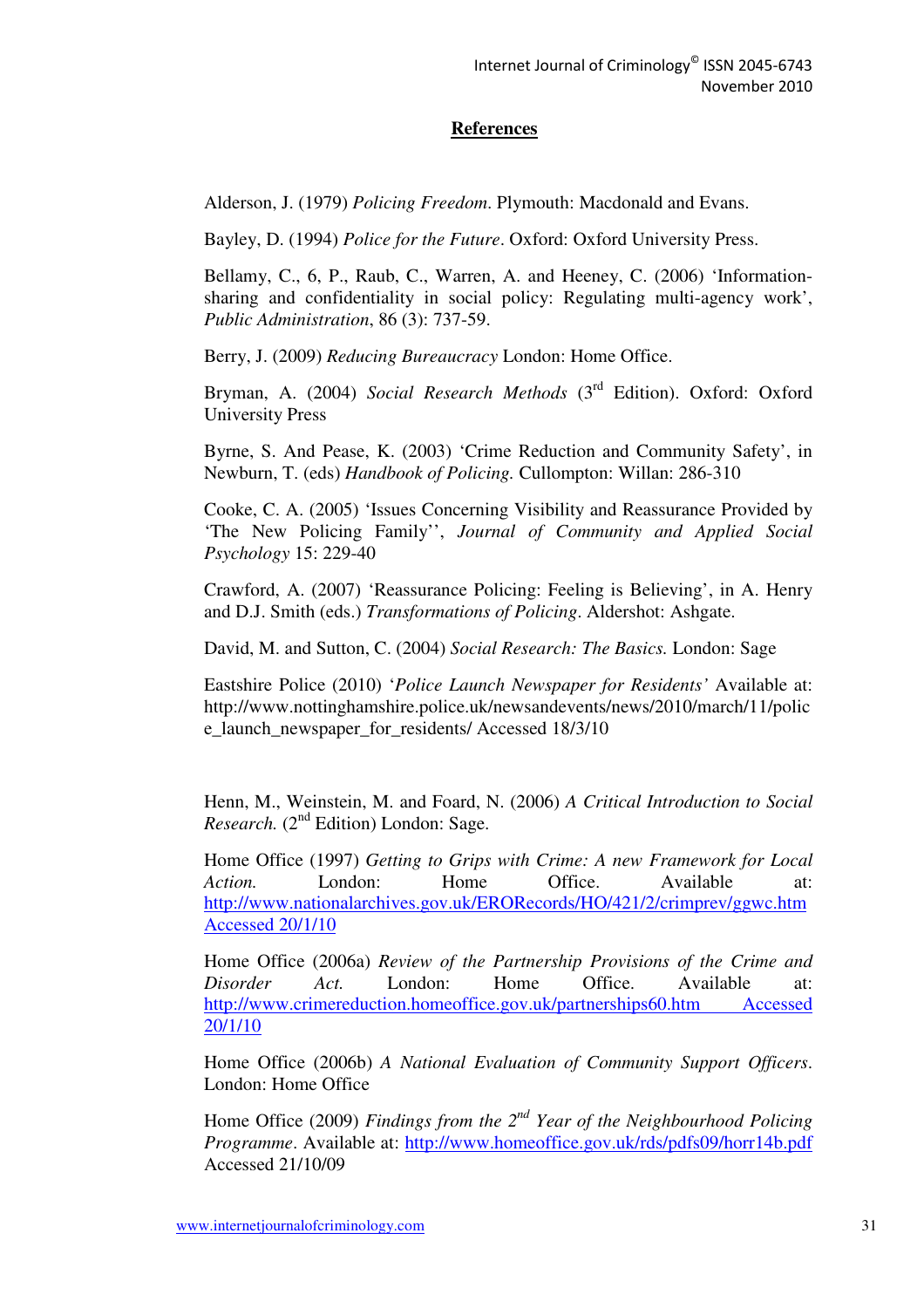Innes, M. (2004a) 'Signal Crimes and Signal Disorders: Notes on Deviance as Communicative Action', *British Journal of Sociology* 55: 335-55.

Innes, M. (2004b) 'Reinventing Tradition? Reassurance, Neighbourhood Security and Policing', *Criminal Justice* 4(2): 151-71.

Lambert, R. (2008) The Implications of the economic downturn for policing. Available at:  $\alpha$  at: http://publicservices.cbi.org.uk/uploaded/Richard\_Lambert\_speech\_police\_effici

ency\_June2009.pdf Accessed 15/3/10

Mackenzie, S. and Henry, A. (2009) *Community Policing: A Review of the Evidence.* **Available at: Available at:** http://www.scotland.gov.uk/Resource/Doc/292465/0090209.pdf Accessed 18/1/10

Millie, A. and Herrington, V. (2004) 'Reassurance Policing in Practice: Views from the Shop Floor', *British Society of Criminology,* 7.

Paskell, C. (2007) 'Plastic Police' or 'Community Support'?: The Role of Police Community Support Officers Within Low Income Neighbourhoods', *European Urban and Regional Studies,* 14, 349

Phillips, C. (2002) 'From Voluntary to Statutory Status', in Hughes, G., McLaughlin, E and Muncie, J. (eds) *Crime Prevention and Community Safety: New Directions.* London: Sage: 163-81 .

Newburn, T. (ed) (2008) *Handbook of Policing,* Cullompton: Willan Publishing.

Noaks, L. and Wincup, E. (2004) *Criminological Research: Understanding Qualitative Methods*. London: Sage.

Quinton, P. and Morris, J. (2008) *Neighbourhood Policing: The Impact of Piloting and National Implementation*. Available at: http://www.homeoffice.gov.uk/rds/pdfs08/rdsolr0108.pdf Accessed: 21/10/09.

Reidel, M. (2000) *Research Strategies for Secondary Data.* London: Sage.

Reisig, M.D. and Parks, R.B. (2004) 'Can Community Policing Help the Truly Disadvantaged?' *Crime & Delinquency* 50(2): 139-67.

Rowe, M. (2008) *Introduction to Policing.* Sage: London

Safer Schools Partnership (2006) Available at: http://www.teachernet.gov.uk/\_doc/13566/8250-DCSF-Safer%20School-3.pdf Accessed 25/2/10

Sarantakos, S. (2005) *Social Research* (3rd Edition). Basingstoke: Palgrave

Scarman, Lord. (1981) *The Scarman Report.* London: HMSO.

Skogan, W.G. (2006) *Police and Community in Chicago: A Tale of Three Cities*. New York: Oxford University Press.